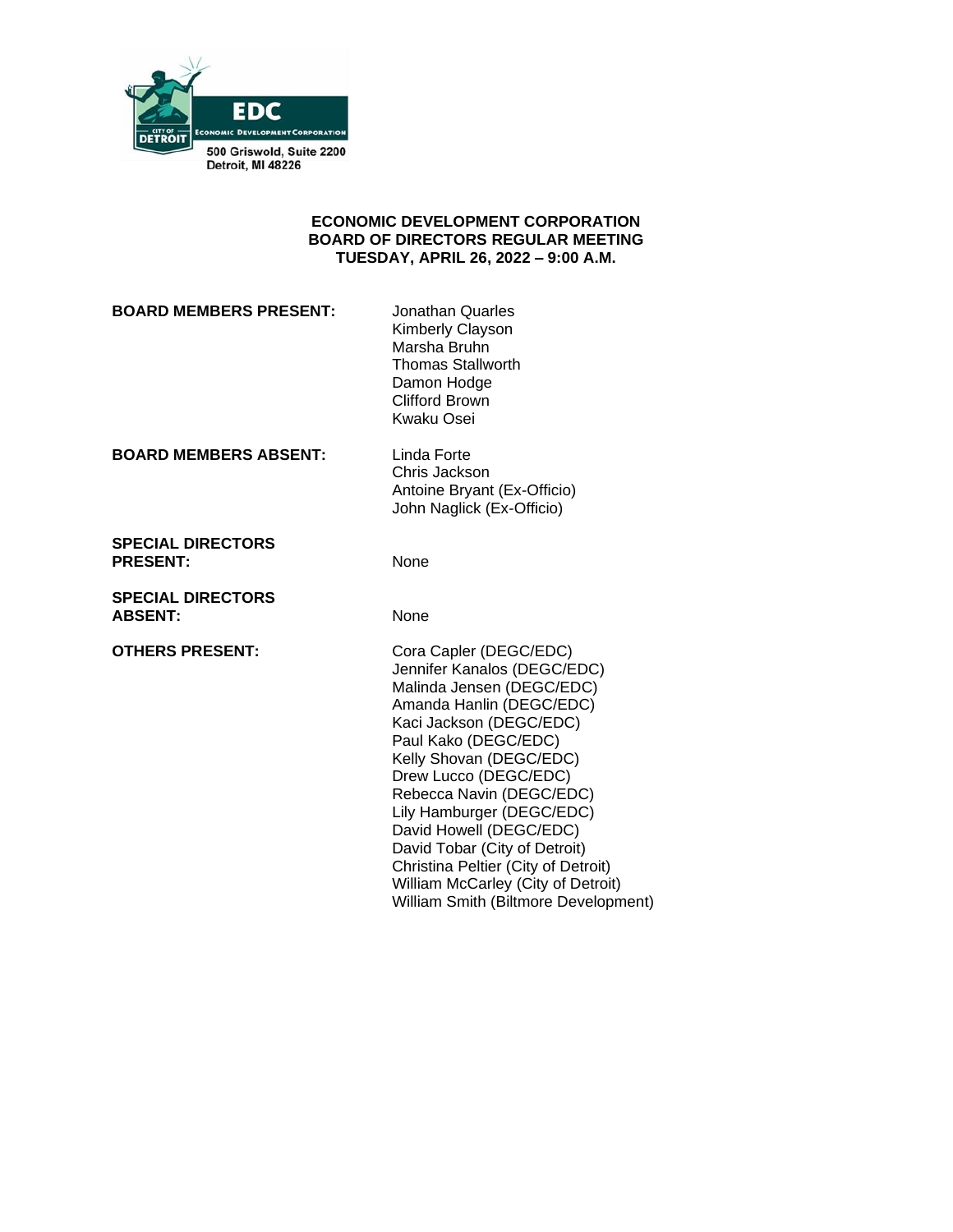

**MINUTES OF THE ECONOMIC DEVELOPMENT CORPORATION BOARD OF DIRECTORS REGULAR MEETING DETROIT ECONOMIC GROWTH CORPORATION 500 GRISWOLD, SUITE 2200 APRIL 26, 2022 – 9:00 A.M.**

#### **GENERAL**

### **Call to Order**

Vice-Chairperson Quarles called the regular meeting of the Economic Development Corporation Board of Directors to order at 9:07 a.m. Roll call was conducted, and a quorum was established.

#### **Approval of Minutes**

Mr. Quarles asked if there were any additions, deletions, or corrections to the minutes of the March 22, 2022 regular Board meeting. Hearing none, Mr. Quarles called for a motion.

Mr. Brown made a motion approving the minutes of the March 22, 2022 regular Board meeting, as written. Mr. Hodge seconded the motion. All were in favor with none opposed. EDC Resolution Code 22-04-02-359 was unanimously approved.

#### **Receipt of Treasurer's Report**

Ms. Shovan reviewed the Treasurer's Report of Receipts and Disbursements for the month of March 2022. With there being no questions, Mr. Quarles called for a motion.

Mr. Brown made a motion to approve the March 2022 Treasurer's Report, as written. Mr. Hodge seconded the motion. All were in favor with none opposed. EDC Resolution Code 22-04-03-273 was unanimously approved.

#### **PROJECTS**

#### **Authorization to Extend Closing Date for 1977 Woodbridge Development**

Ms. Jackson presented the Authorization to Extend Closing Date for 1977 Woodbridge Development to the EDC Board.

In July 2019, the City of Detroit Economic Development Corporation (the "EDC") authorized the execution of an agreement to purchase and develop land (the "Agreement") with Biltmore Development Group, LLC (the "Developer") for the redevelopment of the buildings located at 1977 Woodbridge (the "Property") in support of the development in the East Riverfront district. This area of the riverfront is set to undergo massive transformation over the next three years with over \$100 million investment in residential and commercial developments within a half mile radius of the Property.

Pursuant to the terms of the Agreement, Developer was to purchase the Property for \$500,000 and develop it into a minimum 4,757 square foot commercial space with proposed uses to include a cigar bar with a small office space and two-chair barbershop. In April 2021, due to delays caused by the Covid-19 pandemic, the EDC Board of Directors authorized the extension of the inspection period by 60 days and closing to occur 215 days following the conclusion of the inspection period. With these extensions, construction of this \$1,500,000 project was slated to begin in December 2021 and be completed within 12 months following commencement.

Following the EDC Board of Director's approval of the extension, the Developer completed its due diligence on the Property and satisfied various predevelopment milestones required under the Agreement, such as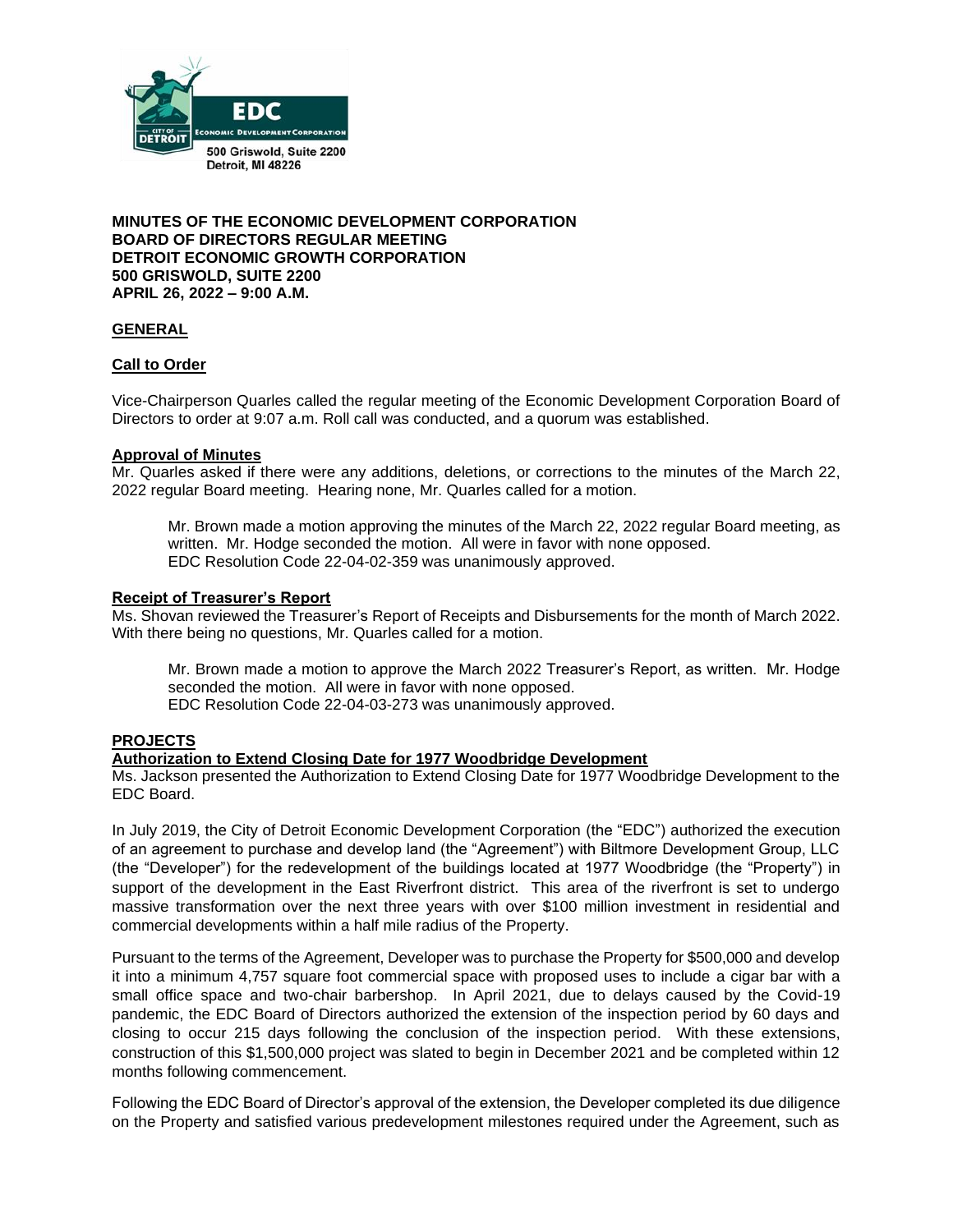

providing EDC staff with schematic designs and valid construction cost estimates and completing a Planning & Development Design Review. As the closing date approached, the Developer required additional time to complete the outstanding predevelopment milestones and has taken steps to complete these requirements and receive all necessary approvals for the construction of the project in satisfaction of the terms of the Agreement. The Developer is currently awaiting the scheduling of a Pre-Plan Review with the City of Detroit's Buildings, Safety Engineering, and Environmental Department and has also submitted documentation to the City of Detroit Historic District Commission to attend the May advisory meeting.

In support of the project, EDC staff is requesting an extension of the closing date to July 31, 2022. EDC staff anticipates that the Developer will be able to secure all necessary approvals and satisfy all of the outstanding predevelopment milestones during this extended period.

A draft resolution was prepared for the Board's consideration.

Mr. Quarles asked if there were any questions.

Hearing none, the Board took the following action:

Mr. Brown made a motion to approve the Authorization to Extend Closing Date for 1977 Woodbridge Development, as presented. Ms. Bruhn seconded the motion. All were in favor with none opposed.

EDC Resolution Code 22-04-52-17 was unanimously approved.

#### **Request to Accept and Transfer City Funds: Joe Louis Greenway**

Ms. Hanlin presented the Request to Accept and Transfer City Funds: Joe Louis Greenway to the Board.

In March 2020, the City's General Services Department ("GSD") requested the assistance of the EDC and the Detroit Economic Growth Association (the "DEGA") with the construction of the Joe Louis Greenway (the "Greenway"). The Greenway is a 27-mile continuous loop of strategic on- and off-street bicycle and pedestrian paths linking Detroit neighborhoods from the RiverWalk to Eight Mile Road with adjacent communities including Dearborn, Hamtramck, Highland Park and Ferndale.

Specifically, GSD requested, and EDC approved, the acceptance of \$1,900,000 in Unlimited Tax General Obligation bond funds (the "UTGO Funds") from the City and the subsequent transfer of the UTGO Funds to the DEGA Greenway construction. The UTGO Funds were to be combined with grant funds awarded to the DEGA by the Ralph C. Wilson Jr. Foundation for comprehensive design and construction planning for an unconstructed portion of the Greenway consisting of 7.5-mile off-street space utilizing a vacant Conrail line that spans from Warren/Central to Joseph Campau and McNichols.

Following, in May 2021, the City GSD requested, and the EDC approved the acceptance of an additional \$986,332.00 in UTGO bond funds ("UTGO 2 Funds") for the purpose of preparing and completing various engineering activities, analyses, designs, and specifications for construction in connection with the proposed Greenway.

The City has approached the EDC once more, requesting that the EDC accept an additional \$1,000,000 in UTGO bond funds (the "Additional UTGO Funds") for the purpose of completing the planning and development activities related to the Conrail and Warren Trailhead portions of the Greenway.

In connection with the administration of these contracts, staff is requesting the EDC Board of Directors approve the following: (i) acceptance of the additional UTGO Funds pursuant to an amendment to the funding agreement between the EDC and the City, subject to City Council approval; and (ii) transfer of the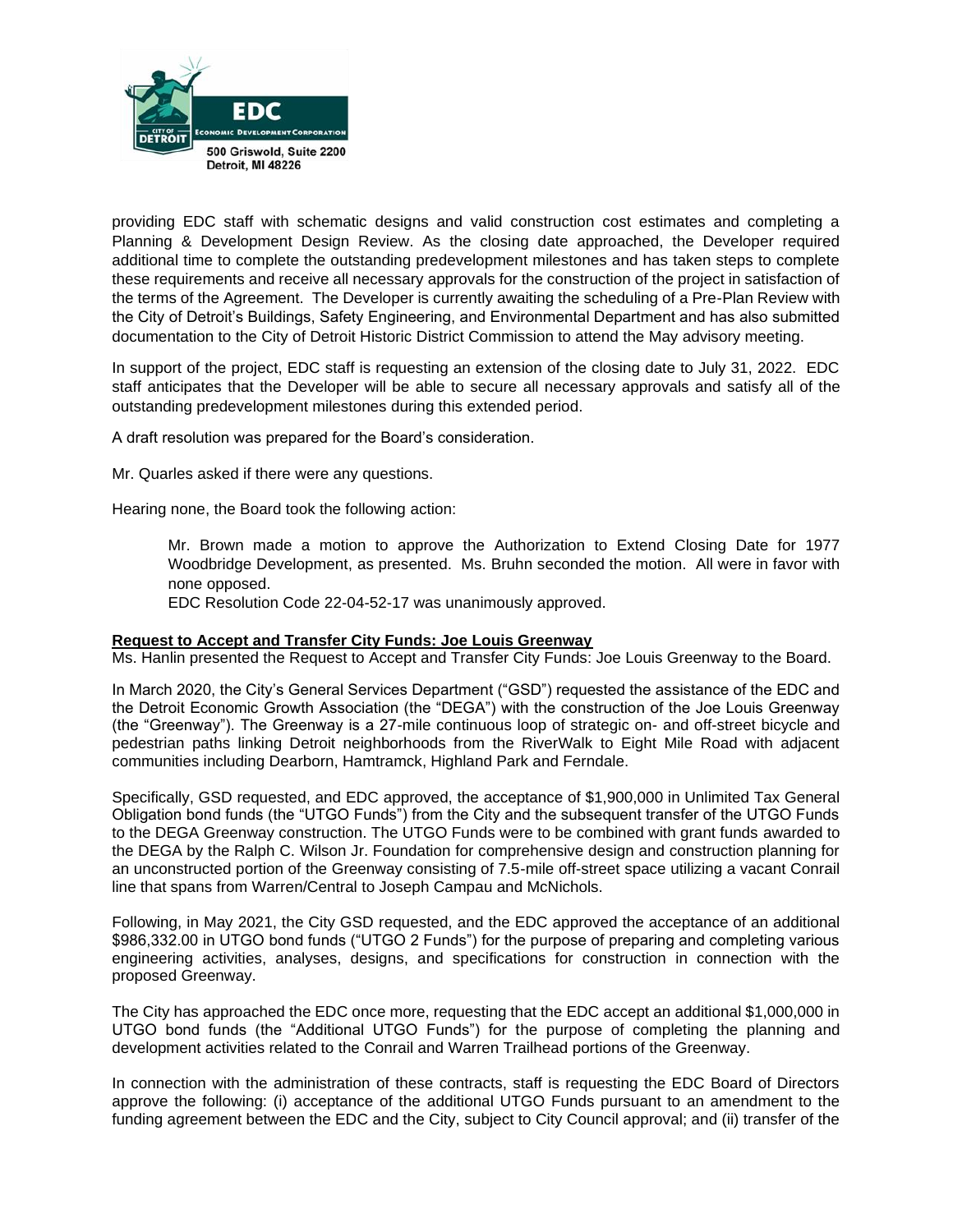

additional UTGO Funds to the DEGA pursuant to a funding agreement between the EDC and DEGA, subject to the approval of the DEGA Executive Committee.

A resolution was attached for the Board's consideration.

Mr. Quarles asked if there were any questions.

Mr. Hodges asked with the funding that is being requested today, what percentage of the project will be completed to date. Ms. Hanlin replied that the additional funding being requested today will help complete specifically the Warren Trail Head portion of the project. This is one small portion of the overall project.

Mr. Stallworth indicated that it would be helpful to give the Board the context of the entire project, a twentyseven mile contiguous loop is a significant project. Ms. Hanlin elaborated on the DEGC component of the project. Mr. Tobar discussed the current construction of the Project, specifically the Conrail component of the project. From a completion standpoint, this specific project is about 30 percent complete.

Mr. Brown asked whether the project is currently on schedule and on budget. Mr. Tobar indicated that the project is progressing and for costs that are over-budget due to escalation of labor and construction costs, the project scope is being modified to absorb the additional costs. Mr. Brown asked if any of these changes are impacting the project as it has been presented to the community. Mr. Tobar replied that these changes will not impact the overall project as presented. In terms, of schedule for the overall project, Mr. Tobar indicated that he is fairly certain that project is on schedule and that the construction funds will be expended by 2026. Ms. Hanlin stated that the project milestones are being satisfied and philanthropic dollars are being released according to the schedule.

Mr. Brown requested that as staff presents proposals going forward, project overviews should include the schedule and budget for both the overall project and the smaller project that the board is being asked to review and approve. He expressed concerns about project overruns and scheduling constraints at the end of the project. Having this information will allow the Board to manage the project accordingly. It will also be helpful for the Board to understand what this means in terms of changes in scope.

Ms. Hanlin indicated that she can provide visuals and renderings for the project and Mr. Brown inserted that this would be helpful as well as highlighting any changes being requested at the time.

Mr. Stallworth reiterated that it is important for the Board to under the scope of this project as well as the funding sources being committed to the project. This is a work in progress with funding requests being made to the state, ARPA and city budget. This is a small portion of the overall project. Members need to understand the vision of the overall project. Ms. Hanlin agreed to coordinate with the city department to present an overall presentation.

Mr. Hodge inquired about the project location. A visual aid is needed to understand if these projects are being constructed contiguously or if this is scattered sit initiative. This information is needed to further understand the size and scope of the greenway project. Being able to have some context of what is being finished when and where the work is located throughout the city would be helpful.

Ms. Navin clarified the nature of the request to ensure board understanding. The EDC has approved funding for two components of the Greenway project: Joe Louis Greenway and Joseph Campau Greenway. In both instances, EDC is receiving funds from the City, and in this instance the EDC is transferring funds to the Detroit Economic Growth Association (DEGA) so funding can be commingled with philanthropic funding. However, the EDC is not making a direct financial investment in this project.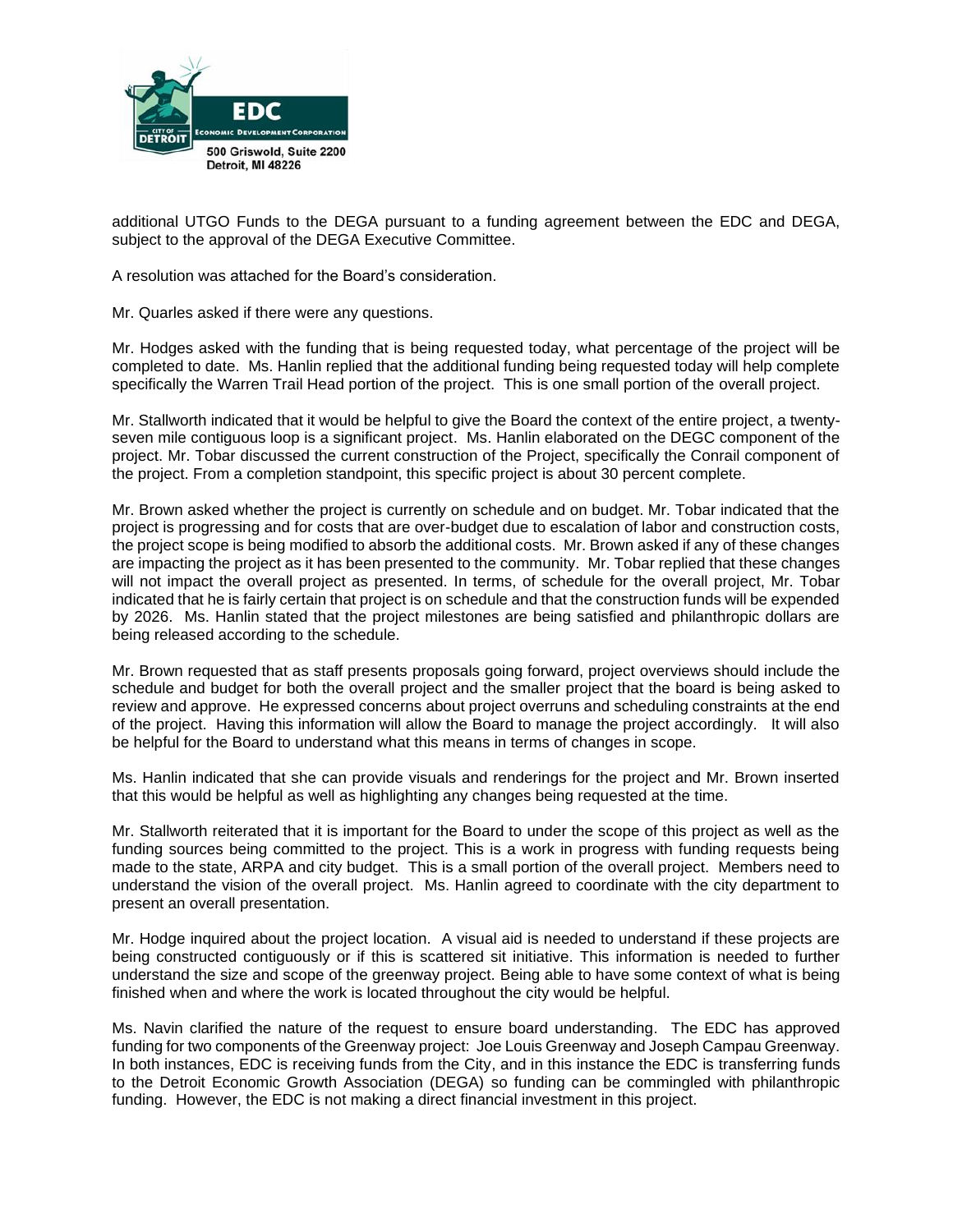

Hearing no further questions, the Board took the following action:

Mr. Stallworth made a motion to approve the Request to Accept and Transfer City Funds: Joe Louis Greenway, as presented. Mr. Brown seconded the motion. All were in favor with none opposed. EDC Resolution Code 22-04-88-12 was unanimously approved.

## **East Riverfront: Amendments to Parking Lot Lease and Parking Operating Contract; Approval of Improvements**

Ms. Navin presented the East Riverfront: Amendments to Parking Lot Lease and Parking Operating Contract; Approval of Improvements to the Board.

The Economic Development Corporation ("EDC") owns approximately 9 acres owned along Atwater. Currently certain of the properties are unmaintained gravel lots with fencing of various quality. 1901 E. Atwater is primarily utilized by the Department of Natural Resources ("DNR") as a parking lot for the of patrons of the Outdoor Adventure Center pursuant to a lease agreement between EDC and DNR (the "DNR Lease"). 2111 E., 2135 E. Atwater and 2155 DuBois (collectively with 1901 E. Atwater, the "Parking Lots") mainly service the parking needs of The Aretha Amphitheatre in addition to general public parking along the East Riverfront. Long-term it is the intent of the EDC to facilitate urban infill development on these parcels that include structured parking.

## **Management Contract Amendment Request**

In 2017, the EDC approved the execution of a contract with EZ Parking and Metro Valet (the "Operator") to manage the Parking Lots (the "Management Contract"). The initial term in the Management Contract was for one (1) year with subsequent automatically renewing periods of ninety (90) days. The initial Contract with the Operator contemplated that the Operator was to be paid thirty (30) percent of the gross revenue generated by parking receipts and that operating expenses would be paid by the Operator. The remaining seventy (70) percent of gross revenue would be transmitted to the EDC on a monthly basis. In addition to the expectation of a full calendar of large riverfront events, the Operator and EDC staff anticipated that the Parking Lots would be used during business hours by downtown office users in conjunction with a shuttle service. The Operator has provided free consulting services for the capital improvements for the Parking Lots, including, cash flow projections, cost benefit analyses to determine the extent of improvements needed to maximize returns, and identification of demand.

Due to the COVID – 19 pandemic, large events in the East Riverfront and at The Aretha were severely impacted during 2020 and 2021 seasons, and the potential for office user parking dropped, resulting in a dramatic decrease in projected revenue from parking receipts. Furthermore, rising labor costs have also negatively impacted the projected revenues of the Operator. As such, the Operator has requested, and EDC staff supports, an amendment to the Management Contract to provide those normal operating expenses, excluding labor costs, are deducted from the gross revenue prior to the split between the EDC and the Operator, with the 70/30 revenue split to remain the same (the "Proposed Management Contract Amendment").

## **DNR Lease Amendment Request**

The DNR has requested an amendment to the DNR Lease to extend it to December, 31, 2022 and to clarify operation, maintenance, repair, and improvement responsibilities as between the DNR and EDC, through the Operator (the "Proposed DNR Lease Amendment". With respect to repairs and improvements, the Proposed DNR Lease Amendment would obligate the EDC to undertake certain improvements of the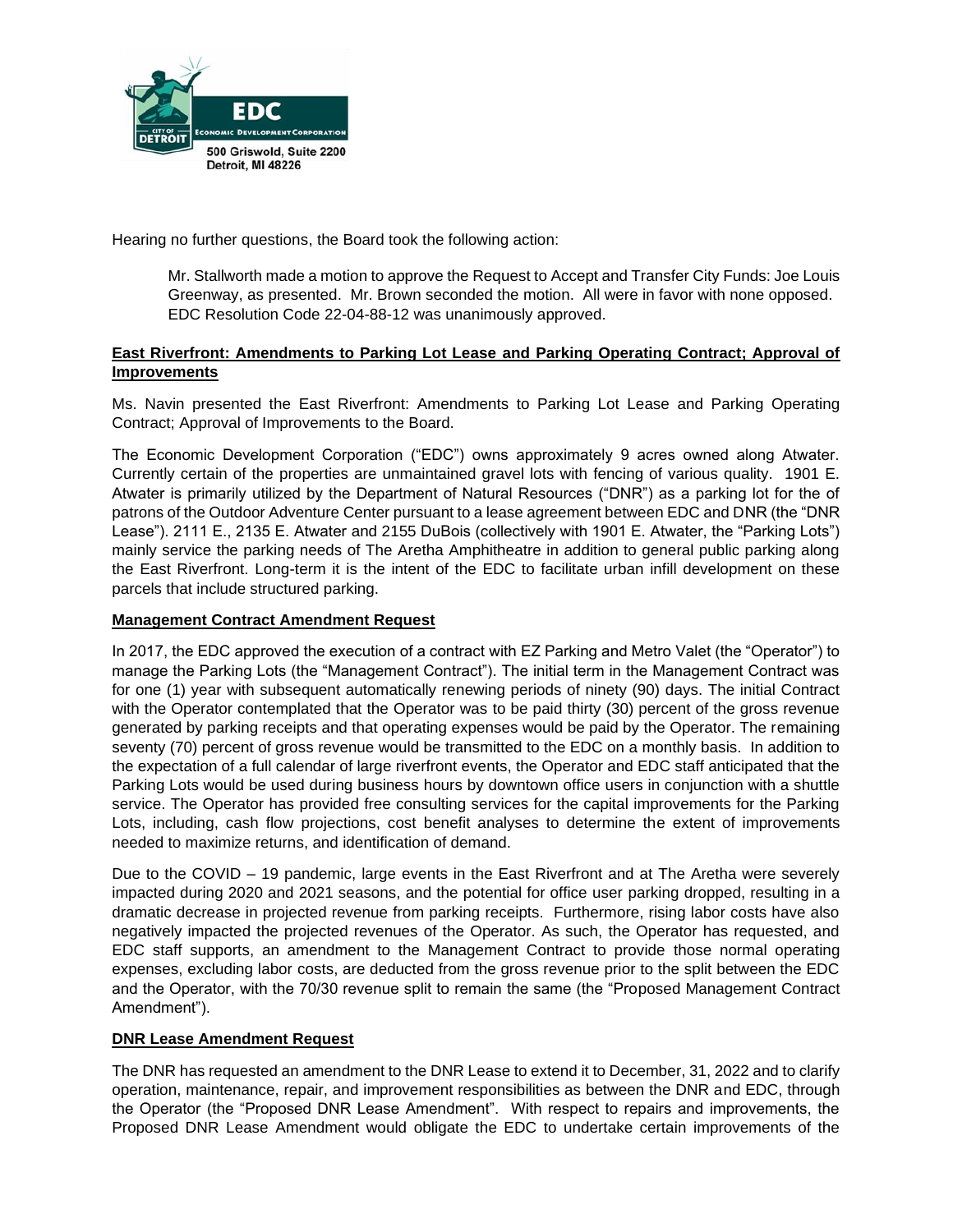

Parking Lots at 1901 E Atwater as follows: (i) replacement of the automated gate arm and related systems, as the current system is broken; (ii) installation of fencing around unenclosed portion of the Parking Lot, including manual gate access for vehicles from St. Aubin into the Parking Lot; and (iii) installation of fencing along St. Aubin and the alley north of the Parking Lot to prevent unauthorized vehicular access.

### **Automated Gate Arm Proposal**

As referenced above, the automated gate arm and related systems at the Parking Lot at 1901 E Atwater is in need of replacement. The Operator, on behalf of the EDC, received proposals from International Controls & Equipment [\$78,899], Traffic & Safety Control Systems, Inc. ("T&S") [\$55,368], and Great Lakes Fence Company, Inc. ("GLF"). Based on staff's review of the proposals, and the Operator's recommendation, T&S's proposal was the most responsive and lowest cost option, as GLF's bid was deemed non-responsive, as it did not provide a comprehensive solution. Staff recommends the approval of T&S's proposal at a cost of \$55,368.00.

A resolution approving the Proposed Management Contract Amendment, the Proposed DNR Lease Amendment and the automated gate arm solution proposed by T&S is attached for the Board's consideration.

Mr. Quarles asked if there were any questions.

Ms. Bruhn asked how are we defining normal operating expenses and does it include the cost of the gate? Ms. Navin explained for the cost of the repair is a cost assigned to the EDC; however, staff time for administrative matters will be deducted from their 30% revenue split. Future repairs of the equipment will be come off the top before the split. Operating expenses include any costs that would require us to contract with a  $3<sup>rd</sup>$  party provider such as lawn maintenance, snow removal and debris removal. Mr. Bruhn further asked about the estimated costs of such expenses. Mr. Howell indicated that we do review the costs of such expenses and can provide this body with the actual operating expenses incurred.

Ms. Bruhn further asked about the terms of renewal. Ms. Navin responded that this was initially a one year contract with automatic renewals every 90 days. At the end of the season, every 90 days we will have the opportunity to renegotiate or go with a new provider. Any modifications or if we decide to select a new provider will require board approval.

Mr. Brown asked about the future use of the land for development projects and does the EDC have a timetable for future land development. Mr. Howell noted that we do not have a timetable regarding the redevelopment of these lots.

Ms. Navin stated that the city owned lots that have historically provided parking for the Aretha were transferred for development purposes per the terms of the bankruptcy settlement. Those are slated to start being redeveloped sometime after this season. So, whatever the determination is, we will need to be sensitive to the fact that a number of spots for parking are going to come offline.

Mr. Stallworth reiterated the importance of maintaining public access and the vision for the River was adequate public access for everyone so he asked the Board to keep this in mind when discussing future development projects within this district.

Ms. Clayson asked for the detailed budget, operating expenses and revenue for the parking lots so that the board can understand the overall picture of the project. Mr. Howell reiterated that the staff with the assistance of the parking operator completed an exhaustive analysis of the project and has agreed to present this information to the Board.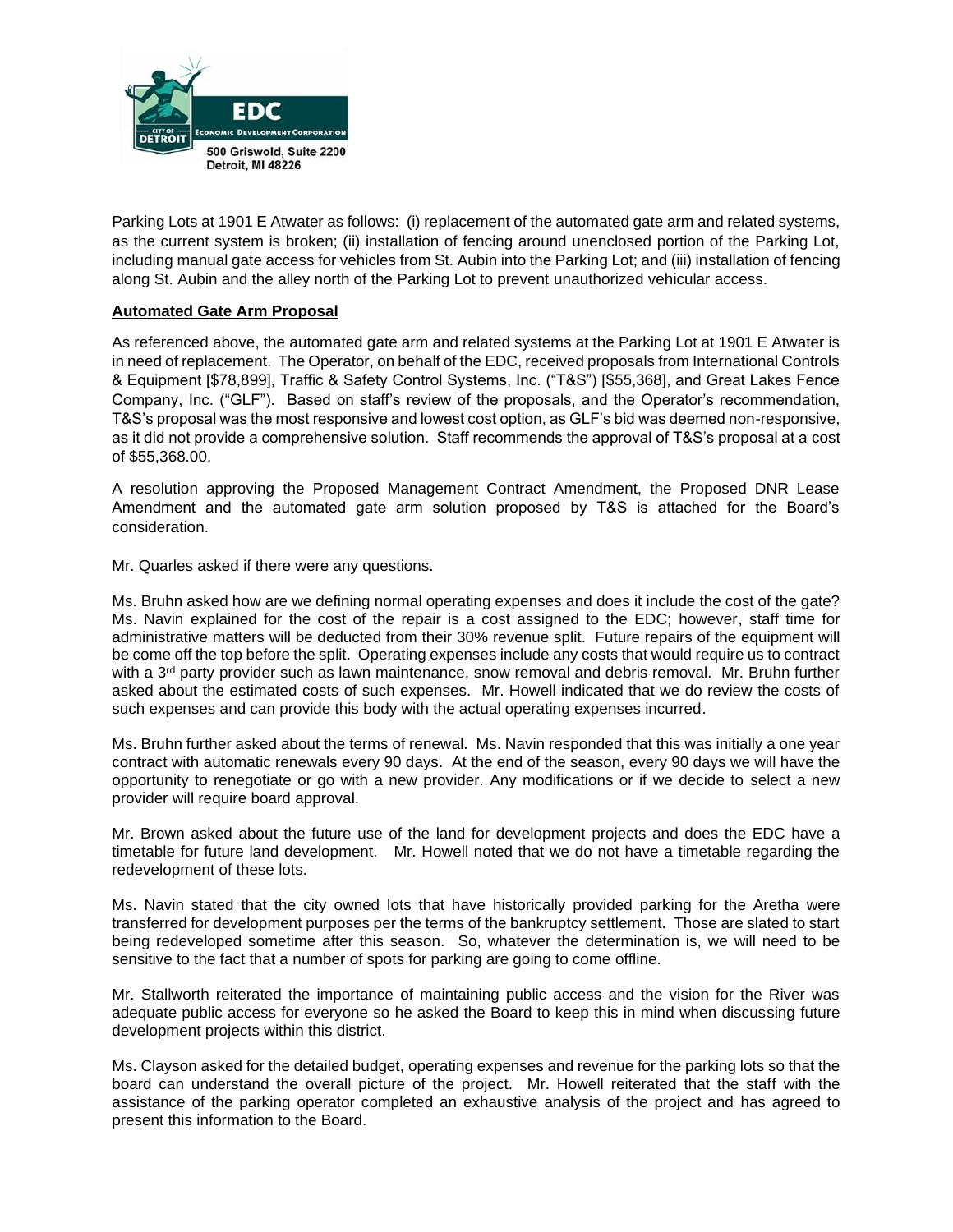

Mr. Quarles stated that there is a hesitation to proceed and board members are finding it difficult to make a decision without the review of the numbers. Ms. Navin noted the hesitation and offered a recommendation that we move forward the DNR Lease Amendment Request and Automated Gate Arm Proposal because the repair of the gate is a time sensitive issue that needs to be addressed immediately. We can amend the Resolution to delete the approval of the proposed Management Contract Amendment and bring back this Request as a stand- alone item along with the financial data that will support our recommendation.

Mr. Brown requested that there be investigation into constructing a public parking deck that will allow for development above the parking deck. Ms. Navin reminded the Board that Orleans Landing Phase II contains a provision for structured parking and that a certain percentage of spaces will be reserved for the public. There is also the obligation to the DNR to make sure any development proposal takes into account parking for its patrons at the site or within the district.

Ms. Bruhn noted an error on the Resolution and Ms. Navin acknowledged that the correction will be made to the Resolution.

Hearing no further comments or questions, the Board took the following action:

Mr. Hodge made a motion to approve the East Riverfront: Amendments to Parking Lot Lease and Approval of Improvements, with the deletion of the Management Contract Amendment Request from the resolution. Mr. Osei seconded the motion. All were in favor with none opposed. EDC Resolution Code 22-04-70-92 was unanimously approved, as amended.

## **Motor City Match Recommendation for Round 19 Awards**

Mr. Lucco presented the Motor City Match Recommendation for Round 19 Awards to the Board.

In 2015, the Economic Development Corporation of the City of Detroit ("EDC") launched the Motor City Match Program (the "Program" or "Motor City Match"). Since that time, the EDC Board has approved Program Business awards for 1,481 Detroit businesses and Building awards for 413 commercial spaces. These awards occurred while the Program operated uninterrupted for 17 rounds, then resumed with Round 18 awards in January of 2022. Currently, 133 Motor City Match awardees are operating new businesses in formerly vacant commercial spaces throughout the city of Detroit. Additionally, over 300 Motor City Match awardees have created or expanded home-based, mobile, and pop-up businesses in the city of Detroit.

On June 29, 2021, the EDC Board authorized the execution of contracts with the City of Detroit to accept funding for the second phase of the Program. On January 1<sup>st</sup>, 2022, the Program began accepting applications for the second round of its second phase, Round 19.

Applicants competed for financial assistance awards and technical assistance awards. Four award tracks are available: Plan, Develop, Design, and Cash.

- **1. Plan** one-on-one consulting, classes and workshops, and access to technical assistance **for up to 15 entrepreneurs** seeking to refine, formalize, and launch a business idea
- **2. Develop**  one-on-one consulting, classes and workshops, access to technical assistance and professional services for **up to 25 businesses** seeking to develop their idea, create a plan for growth, and choose an appropriate location for their next phase of development
- **3. Design** one-on-one consulting, classes and workshops, access to technical assistance and professional services **for up to 10 businesses** that have secured a location, settled on an appropriate growth plan, and need to create a design and program specific to that location
- **4. Cash Up to \$500,000 in grants and loans for up to 15 projects** that have secured a location, settled on an appropriate growth plan, and created a design and program specific to that location.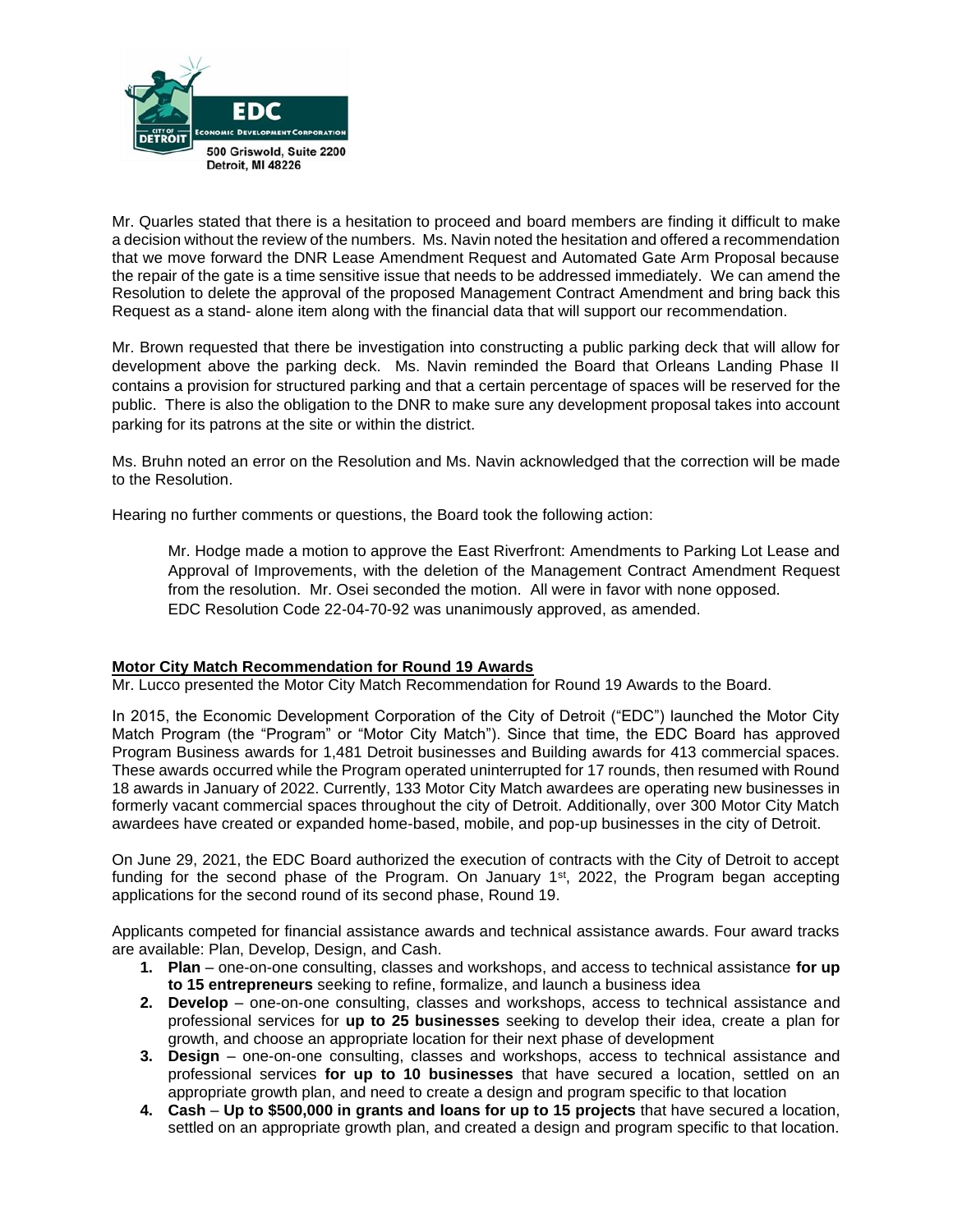

The maximum grant award is \$100,000 per project. Businesses must have money ready to invest, whether it's their own equity, financing, or both. Loans are facilitated through Motor City Match lending partners.

### **Technical Assistance Awards**

Motor City Match technical assistance awards provide eligible awardees with technical assistance in the form of business services, access to classes and workshops, and one-on-one consultation including, but not limited to, business planning, financial management and design assistance. Technical Assistance awards are funded by federal funding and the City of Detroit general fund. The cash value of Technical Assistance awards for each track will vary based on the unique needs of awardees. **The value of all Technical Assistance awards for any one business will not exceed \$50,000 in any one award year. Technical Assistance awardees are not automatically entitled to the maximum amount of Technical Assistance funding**. Technical assistance awards included the following award tracks:

- Plan
- Develop
- **Design**

### **Financial Assistance Awards** – **Cash Grants**

Competitive grants are funded by the City of Detroit general fund and private philanthropic sources. **Motor City Match grants will not exceed \$100,000. Grants are available for businesses that cannot get any or all the financing they need to get open.** Grants are not a substitute for readily available financing and a minimum of 10% owner equity is mandatory for consideration. Grant disbursement is subject to satisfaction of program milestones. Grants are only available for awardees of the Motor City Match Cash Track. Grant funds can be used for the following eligible expenses:

- Business and professional services
- Design services and drawings
- Exterior and interior building renovations
- Permanent and mobile equipment
- Code compliance
- Working capital
- **Inventory**

When applications closed on February 11, 2022, the EDC had received 201 business applications (each an "Application") for Round 19.

This memorandum and resolution focus on the selection and recommendation of awardees for:

- "Plan" award track
- "Develop" award track
- "Design" award track
- "Cash" award track

First, staff verified business eligibility based on self-reported data submitted in the application for the following criteria:

- The business wishes to locate in Detroit for at least two years
- The business is majority-owned by a person who is at least 18 years or older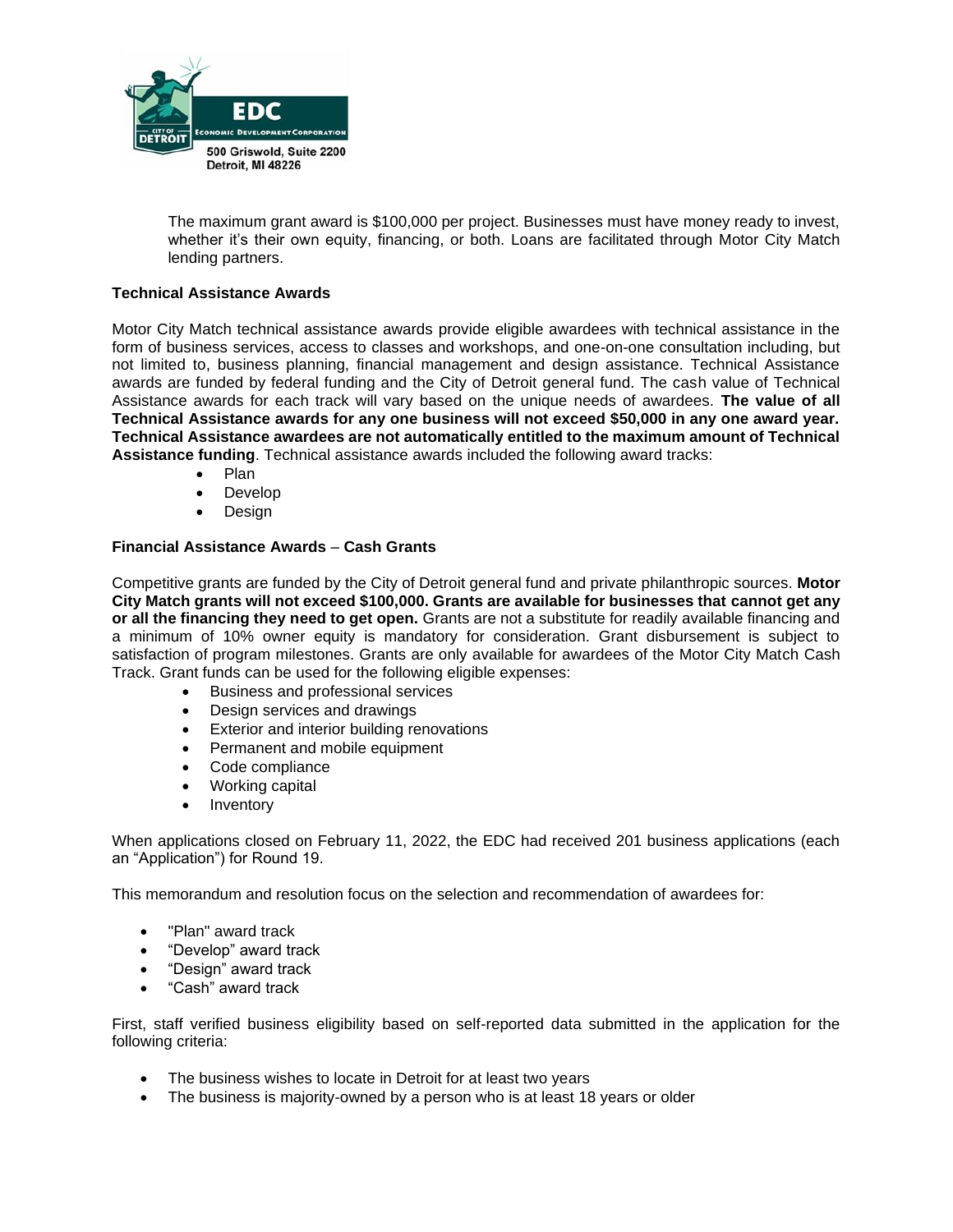

- This business and all owners are in good standing with the City of Detroit State of Michigan and IRS
- This business is NOT part of a franchise. (Independently owned businesses that participate in retailers' cooperatives are not considered franchises and are eligible to apply).
- The business owners do not have actual conflict of interest, as described in the Program Guidelines, subject to the mitigation and exemption procedures outlined therein.

Second, staff scored applications based on the answers to questions in five sections that corresponds to five scoring categories:

**1. Vision and plan** for the business based on the soundness, completeness and creativity of the concept.

**2. Experience and capacity** of the business owners and key members of the business team.

**3. Market opportunity** to meet economic demand and advance business district revitalization.

**4. Community support** for new business including benefit to low to moderate income communities.

**5. Leverage** of business owner investment and other community investment initiatives in the area.

Initial scoring is based on the answers to multiple choice questions designed to measure the extent to which an applicant can clearly communicate the strengths of their business in the five scoring categories. Maximum scores for each category are twenty points. Maximum score for each application is 100 points.

Finalists are selected based on initial scoring. Applications receiving an initial score that is not in the finalist range of the track to which they applied may be selected as a finalist if their application demonstrates that the business could result in clear positive community and economic impact. Additionally, finalists for Technical Assistance awards must demonstrate that their business and project will meet applicable federal funding guidelines based on household income, number of employees, and geographical proximity to low to moderate income populations. Up to 40 finalists are selected for Plan and Develop Tracks. Up to 25 finalists are selected for the Design Track and up to 40 finalists are selected for the Cash Track.

- Finalists for the "Plan" and "Develop" Tracks are selected internally and are not sent a supplemental application or an official notification of their finalist status. Instead, EDC staff requests additional information or clarifying information when necessary.
	- o 40 Plan finalists were selected in Round 19
	- o 40 Develop finalists were selected in Round 19
- Finalists for the "Design" Track are sent an official notification of their status within 30 days of the initial application closing. Finalists are required to complete a supplemental application and site visit with EDC staff.
	- o 25 Design finalists were selected in Round 19
- Finalists for the "Cash" Track are sent an official notification of their status within 30 days of the initial application closing. Finalists are required to complete a supplemental application and site visit with EDC staff, and to engage local lenders to determine how much capital is available to fund their projects.
	- $\circ$  Supplemental Applications for "Cash" finalists require submission of financial information, including a standard loan application and personal financial statement. This information is used to determine the project's financial need, equity investment and "funding gap" for each business.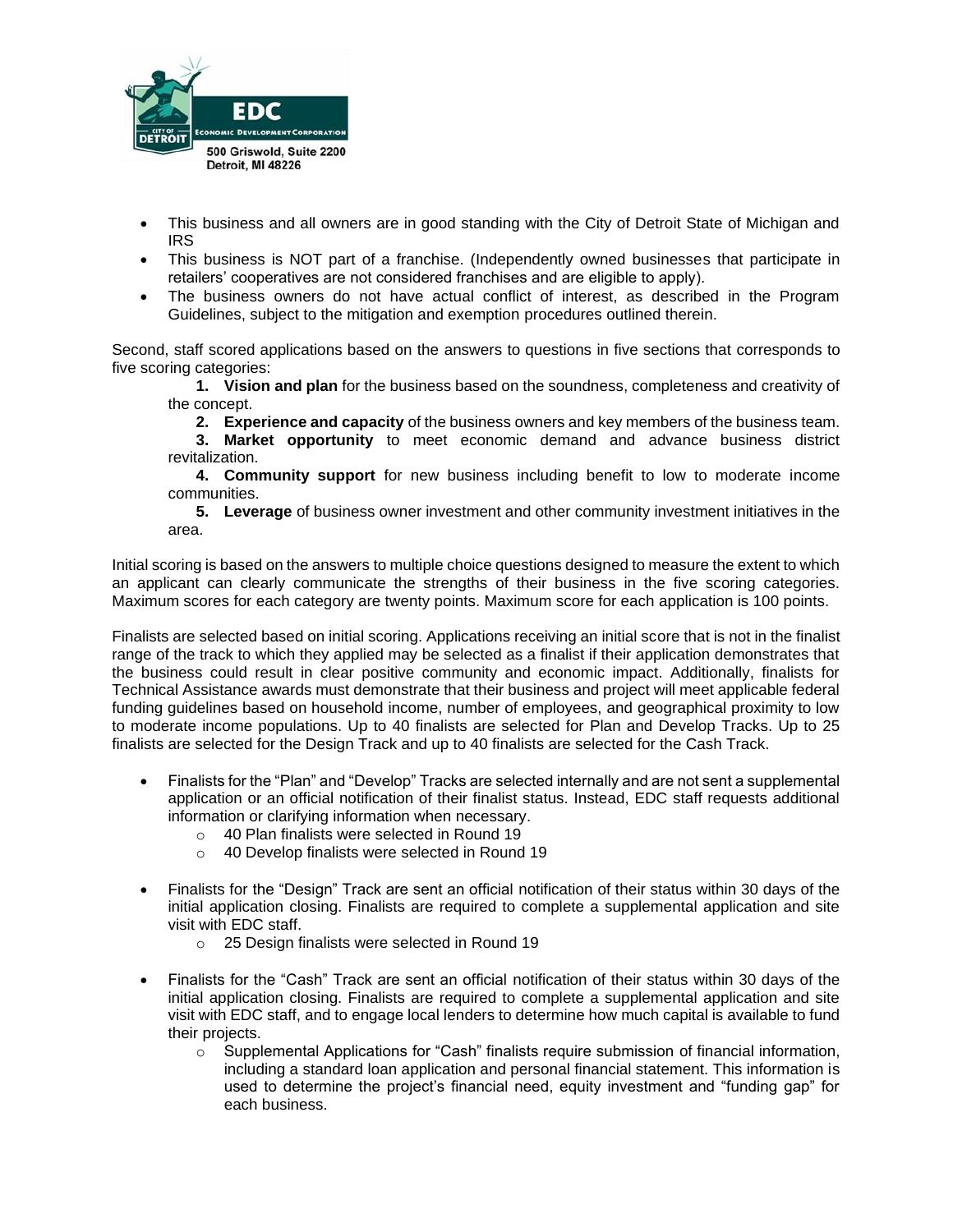

- $\circ$  Lender Networking Events introduce applicants to a team of six local Community Development Financial Institution (CDFI) and Non-traditional lending partners. Applicants are asked to liaise with these lenders in an attempt to determine whether or not loans are available to fill the project's "funding gap". Lender Networking Events were held on March 22nd and 24th, 2022.
- o Lenders present included Invest Detroit, Detroit Development Fund, ProsperUs Detroit, CDC Small Business Finance, CEED Lending – an initiative of the Great Lakes Women's Business Council – and Michigan Women's Forward. CDFI partners made commitments to explore lending the balance of the funding gap based on recommended grant investment from Motor City Match.
- o Motor City Match staff uses lender interest, participant scores, supplemental information and readiness to accept additional investment to determine "Cash" awardees and associated grant investment.

EDC staff recommends the approval of awards for Round 19 in accordance with the following:

- Fifteen (15) "Plan" awardees for business planning as presented in Exhibit A.
- Twenty-five (25) "Develop" awardees for site selection as presented in Exhibit B.
- Seven (7) "Design" awardees for design, architectural, and engineering services in Exhibit C
- Twelve (12) "Cash" awardees to receive a total of \$500,000 in grant investment, as described on Exhibit D.

EDC staff will provide an internally developed Business Plan training for up to fifteen (15) Round 19 Motor City Match "Business Plan" awardees.

EDC staff will facilitate one-on-one match making between top ranking businesses and building owners recognized as Round 19 "Develop" awardees. Match making services will include open houses and networking sessions between business owners and building owners. In addition, technical assistance will include expert guidance on leasing, financial planning and assessing market opportunities.

EDC staff will facilitate introductions to qualified service providers that can provide project-based design, architectural, and engineering services for Round 19 "Design" awardees. Services may include all five stages of the architectural design process and will be funded by the applicable Motor City Match funding source.

The EDC will enter into grant agreements with Round 19 Motor City Match "Cash" awardees and facilitate underwriting with lending partners to pursue gap financing through these independent sources.

A resolution approving the staff's recommendation of "Plan", "Develop" and "Design" awardees and recommending to the Board staff's recommendation of "Cash" awardees was attached for the Board's consideration**.**

Mr. Quarles asked if there were any questions.

Hearing none, the Board took the following action:

Mr. Stallworth made a motion to approve the Motor City Match Recommendation for Round 19 Awards, as presented. Mr. Osei seconded the motion. All were in favor with none opposed. EDC Resolution Code 22-04-91-124 was unanimously approved.

#### **Motor City Match Program Update: Buildings and Technical Assistance**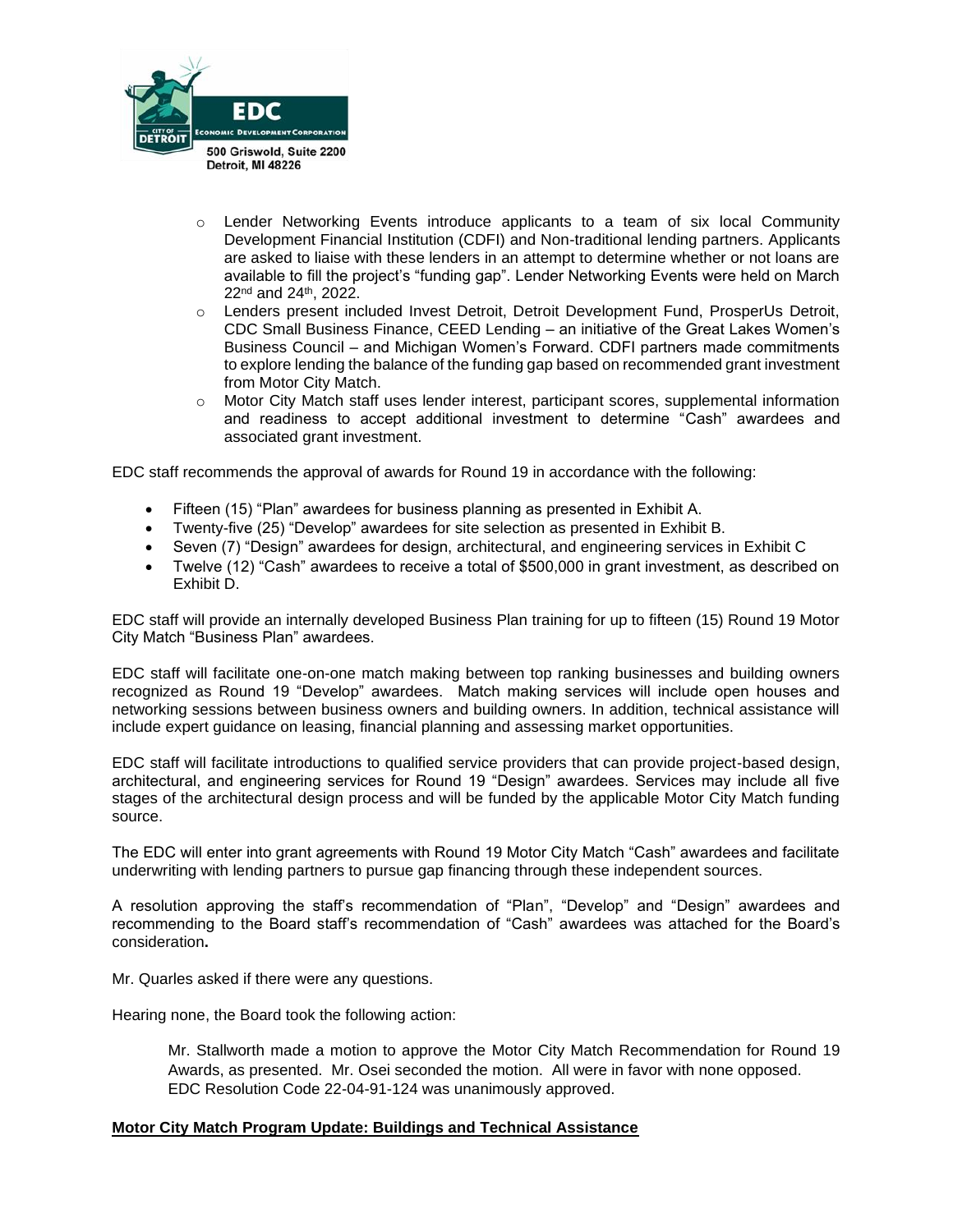

Mr. Lucco presented the Motor City Match Program Update: Buildings and Technical Assistance to the Board.

Since relaunching the Motor City Match Program in September of 2021, Motor City Match staff has sought to clarify and refine internal processes and expected outcomes in both the Building Owner and Technical Assistance portions of the program. A summary of progress and recent initiatives is included below.

### **Building Owners:**

### **2 Ways for Building Owners to Participate:**

- 1. Get Help Finding tenants apply to have building listed on the MCM Make-a-Match Map (not an award)
	- Building featured on the [MCM Make-a-Match Map](https://www.motorcitymatch.com/properties/) we are revamping the interface on the website should be done by the end of the May
	- Collaborate with MCM to hold an open house, schedule tours, and/or facilitate interviews with prospective tenants
	- MCM can feature building on social media accounts
- 2. Get access to resources and awards apply just like a business owner after securing a for-profit business as a tenant; think of the building as a business
	- Design work with an Architect, complete 5 phases of design
	- Cash grants of up to \$100,000

#### **Recent Events**:

Between March 30<sup>th</sup> and April 1<sup>st</sup>, 2022, the MCM team worked with six building owners whose properties are currently listed on the Make-a-Match Map to organize and execute open houses and building tours. The six buildings were visited by a total of 86 prospective tenants. Details are listed below.

March 30:

- 7436 Oakland, Seat Detroit co-working and small office space available
	- o 24 business owners registered to visit
- 4750 Woodward, Hannan House restaurant space available
	- o 7 business owners registered to visit

March 31:

- 3143 W. McNichols, The Wildemere restaurant and event space available
	- o 21 business owners registered to visit
- 9916 Kercheval, David Sidney Building multiple retail units available
	- o 10 business owners registered to visit
- 4220 W. Vernor Highway, Southwest Detroit Business Association Space flexible retail space
- 4 business owners registered to visit

April 1:

- 15749-51 Grand River, Commercial Redevelopment 2345 sf multi-tenant space
	- o 21 business owners registered to visit

#### **Technical Assistance**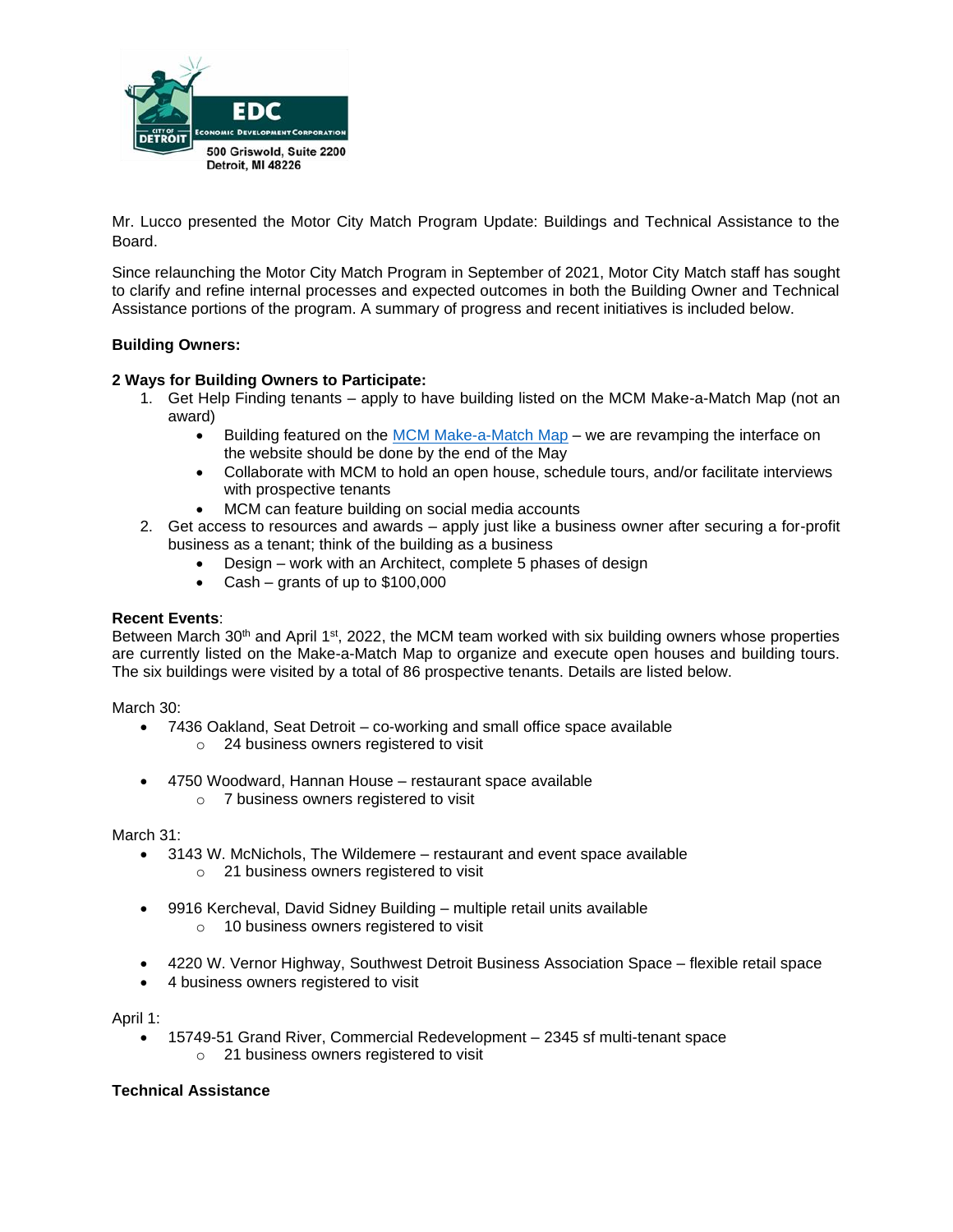

In December 2021 Motor City Match published a request for qualifications (RFQ) for qualified service providers to provide technical assistance and business services to MCM awardees. On February 18th, 2022 the EDC board approved 29 Technical Assistance Providers and 19 Design Service Providers to work with awardees from the Plan, Develop, and Design tracks.

The RFQ requested that submitters provide a scope of services for specific services in specific categories. This strategy reflects the program's commitment to ensuring that Technical Assistance provides specific outcomes that meet the expectation of both the awardee and the goals of the program. The MCM Team is currently reviewing 19 requests for Technical Assistance services summarized in the table below.

| <b>Business Name</b>                                                 | <b>Service Requested</b>                                                                                                          | Service Provider                                                                  |  |
|----------------------------------------------------------------------|-----------------------------------------------------------------------------------------------------------------------------------|-----------------------------------------------------------------------------------|--|
| <b>Boarding House</b><br>Hospitality                                 | Marketing and Branding - Logo<br>Design                                                                                           | <b>Saint Creative LLC</b>                                                         |  |
| Jessica Blair Beauty LLC                                             | Architectural and Engineering<br><b>Services</b>                                                                                  | INFUZ, LTD. dba INFUZ<br><b>ARCHITECTS</b>                                        |  |
| Little Blessings Learning<br>House LLC                               | Accounting and Financial Planning -<br>ACCUTRAK CONSULTING AND<br><b>ACCOUNTING SERVICES PLLC</b><br><b>Cash Flow Projections</b> |                                                                                   |  |
| Timmor's Tempting<br><b>Treatz LLC</b>                               | Marketing and Branding - Logo<br>Design                                                                                           | <b>Needham Solutions LLC</b>                                                      |  |
| Premier Contractors of<br>Michigan, LLC                              | Marketing and Branding - Logo<br>Design                                                                                           | TRENT DESIGN, LLC dba TRENT<br><b>CREATIVE</b>                                    |  |
| <b>SMC COLLECTIONS</b><br>L.L.C. dba Be Wild and<br><b>Beautiful</b> | <b>Technology Services - Website</b><br>Updates & Maintenance                                                                     | <b>TEQUIONBROOKINS LLC</b>                                                        |  |
| Luffy's Kitchen                                                      | <b>Business Planning and Business</b><br><b>Consulting - Business Plans</b>                                                       | Color In Hue L3C                                                                  |  |
| Cleodii Vihjen LLC                                                   | Technology Services - Web Design<br>& Development                                                                                 | <b>TEQUIONBROOKINS LLC</b>                                                        |  |
| <b>Cascade And Monroe</b>                                            | Marketing and Branding - Logo<br>Design                                                                                           | <b>TEQUIONBROOKINS LLC</b>                                                        |  |
| <b>Bamboo Beauty</b>                                                 | <b>Business Planning and Business</b><br>Consulting - Other                                                                       | Proxie, LLC                                                                       |  |
| J. McCray Style LLC                                                  | Accounting and Financial Planning -<br><b>Tax Preparation</b>                                                                     | <b>QUALITY TECHNICAL</b><br>ENTERPRISE SERVICES, INC dba<br>QT BUSINESS SOLUTIONS |  |
| Verdure Fresche<br>Corporation                                       | <b>Business Planning and Business</b><br>Consulting - Preparing a budget                                                          | <b>TEQUIONBROOKINS LLC</b>                                                        |  |
| <b>SMC COLLECTIONS</b><br>L.L.C. dba Be Wild and<br><b>Beautiful</b> | <b>Business Planning and Business</b><br><b>Consulting - Business Plans</b>                                                       | Proxie, LLC                                                                       |  |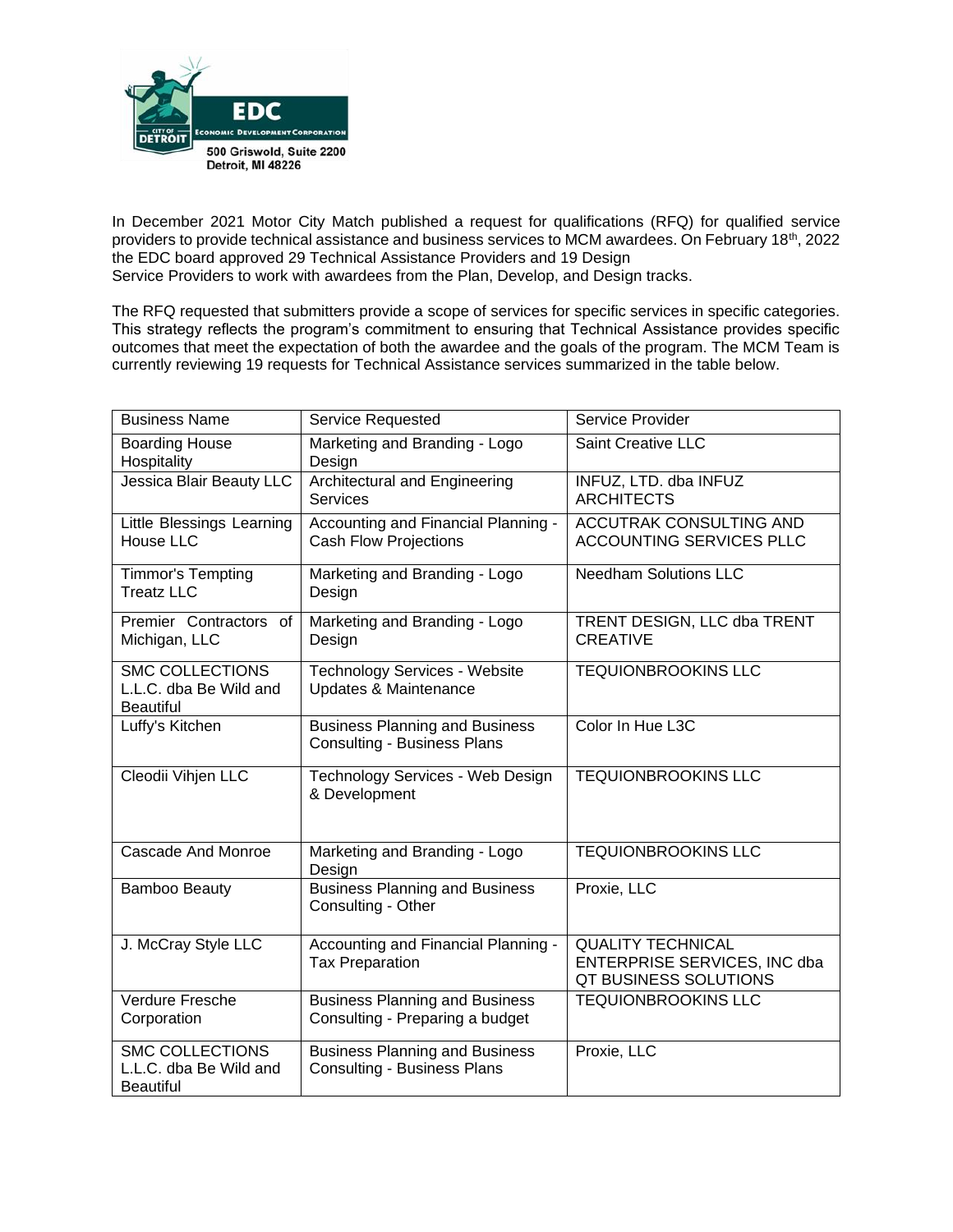

| <b>Cooper Irby Brewster</b><br><b>Professional Services</b><br><b>LLC</b> | Legal Services - Contract Review                                                  | NERVYMISE, PLLC                  |  |
|---------------------------------------------------------------------------|-----------------------------------------------------------------------------------|----------------------------------|--|
| <b>JOY OF NAILS</b>                                                       | Legal Services - Licensing and<br>Trademark                                       | NERVYMISE, PLLC                  |  |
| Paradise Natural Foods                                                    | Marketing and Branding - Logo<br>Design                                           | OPERATIONS SCHOOL L.L.C.         |  |
| Minds That Wonder LLC                                                     | Accounting and Financial Planning -<br><b>Cash Flow Projections</b>               | PILOT MANAGEMENT GROUP,<br>LLC.  |  |
| <b>ForHerCosmetics LLC</b>                                                | Accounting and Financial Planning -<br><b>Tax Preparation</b>                     | <b>MYISHA TAX CONSULTANT LLC</b> |  |
| Mahatma Candles LLC                                                       | Interior Design and Merchandising<br>Consulting - Space Planning &<br>Programming | To be determined                 |  |

# **ADMINISTRATION**

None.

# **OTHER MATTERS**

None.

## **PUBLIC COMMENT**

None.

# **ADJOURNMENT**

On a motion by Mr. Hodge, seconded by Mr. Osei, Mr. Quarles adjourned the meeting at 10:18 a.m.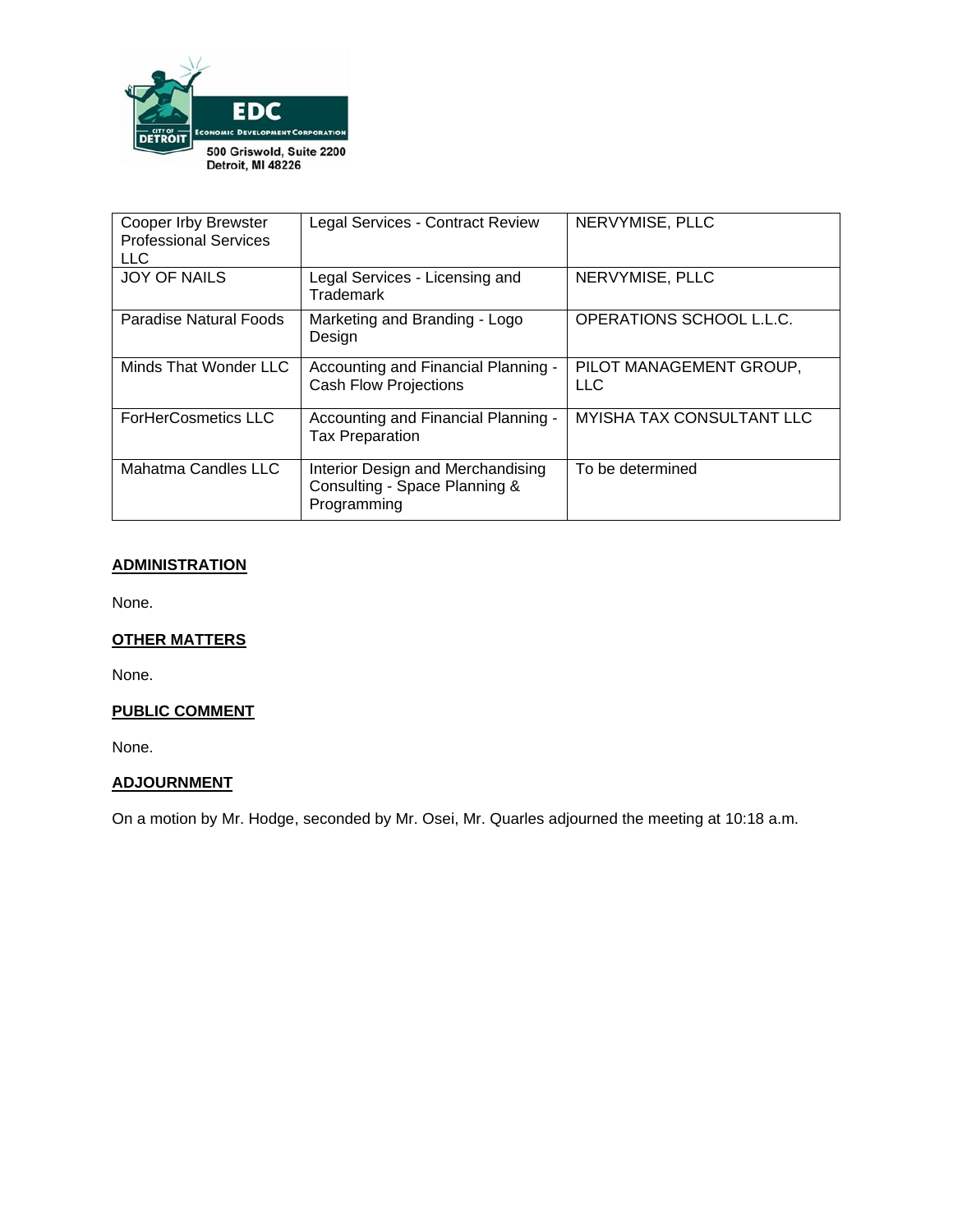

# **CODE EDC 22-04-02-359**

### **APPROVAL OF MINUTES OF MARCH 22, 2022 REGULAR MEETING**

**RESOLVED**, that the minutes of the Regular meeting of March 22, 2022 are hereby approved, and all actions taken by the Directors present at such meeting, as set forth in such minutes, are hereby in all respects ratified and approved as actions of the Economic Development Corporation.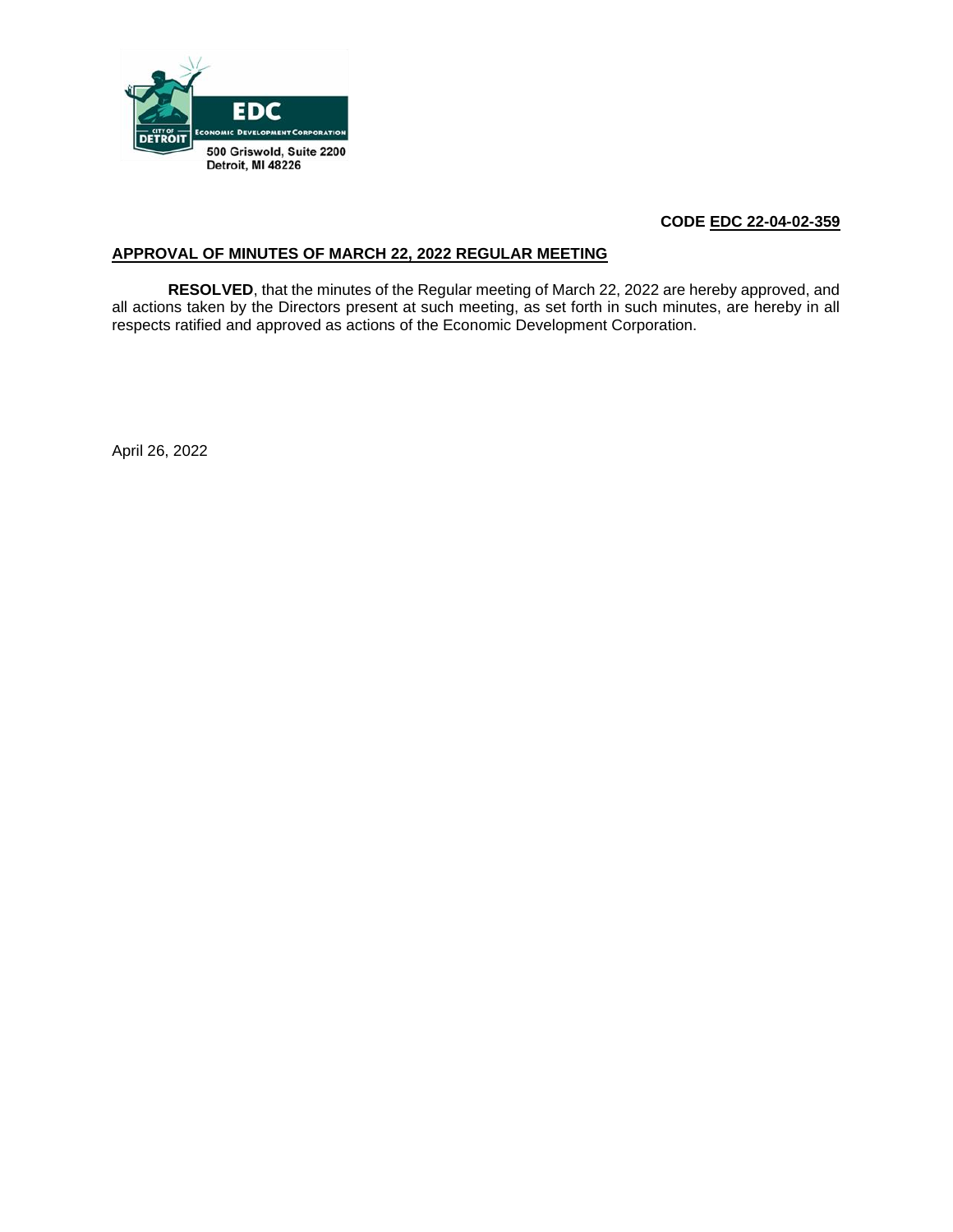

# **CODE EDC 22-04-03-274**

## **RECEIPT OF TREASURER'S REPORT FOR MARCH 2022**

**RESOLVED**, that the Treasurer's Report of Receipts and Disbursements for the period ending March 31, 2022, as presented at this meeting, is hereby in all respects accepted as action of the Economic Development Corporation.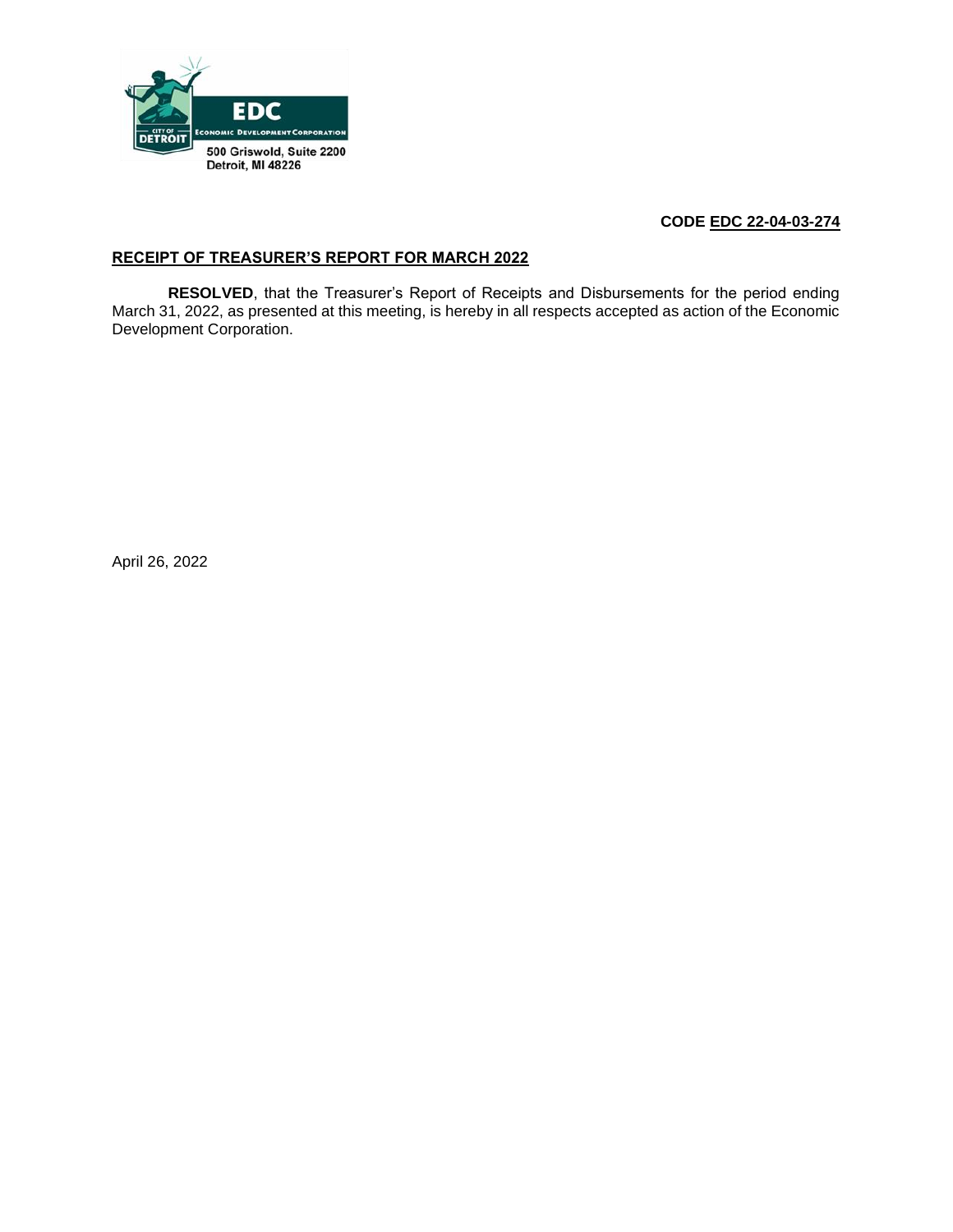

## **CODE EDC 22-04-52-17**

#### **AUTHORIZATION TO EXTEND CLOSING DATE FOR 1977 WOODBRIDGE DEVELOPMENT**

**WHEREAS**, in July 2019, the City of Detroit Economic Development Corporation (the "EDC") authorized the execution of a development agreement (the "Agreement") with Biltmore Development Group, LLC (the "Developer") for the redevelopment of the buildings located at 1977 Woodbridge (the "Property"); and

**WHEREAS**, in April 2021, due to delays caused by the Covid-19 pandemic, the EDC Board of Directors authorized the extension of the inspection period by 60 days and closing to occur 215 days following the conclusion of the inspection period; and

**WHEREAS**, Developer completed its due diligence on the Property and satisfied various predevelopment milestones required under the Agreement, but requires additional time to complete all outstanding predevelopment milestones and receive all necessary approvals for the construction of the project in satisfaction of the terms of the Agreement; and

**WHEREAS**, Developer and EDC staff is seeking the Board's approval to extend the closing date to July 31, 2022 (the "Requested Extension"); and

**WHEREAS**, the EDC Board has determined that approval of the proposed Requested Extension is in the best interests of the EDC.

**NOW, THEREFORE, BE IT RESOLVED** that the EDC Board of Directors hereby approves the Requested Extension and authorizes the negotiation and the execution of an amendment to the Agreement consistent with this resolution, together with the same such terms and conditions deemed reasonable by EDC's counsel and Authorized Agents.

**BE IT FURTHER RESOLVED** that any two officers, any two of the Authorized Agents or any one of the Officer and any one of the Authorized Agents of the EDC, shall hereafter have the authority to negotiate and execute an amendment to the Agreement and any and all other documents, contracts or other papers, or take any and all actions, necessary or appropriate to implement the provisions and intent of this resolution on behalf of the EDC.

**BE IT FINALLY RESOLVED** that all of the acts and transactions of any Officer or Authorized Agent of the EDC, in the name and on behalf of the EDC, in the name and on behalf of the EDC, relating to matters contemplated by the foregoing resolutions, which acts would have been approved by the foregoing resolutions except that such acts were taken prior to execution of these resolutions, are hereby in all respects confirmed, approved and ratified.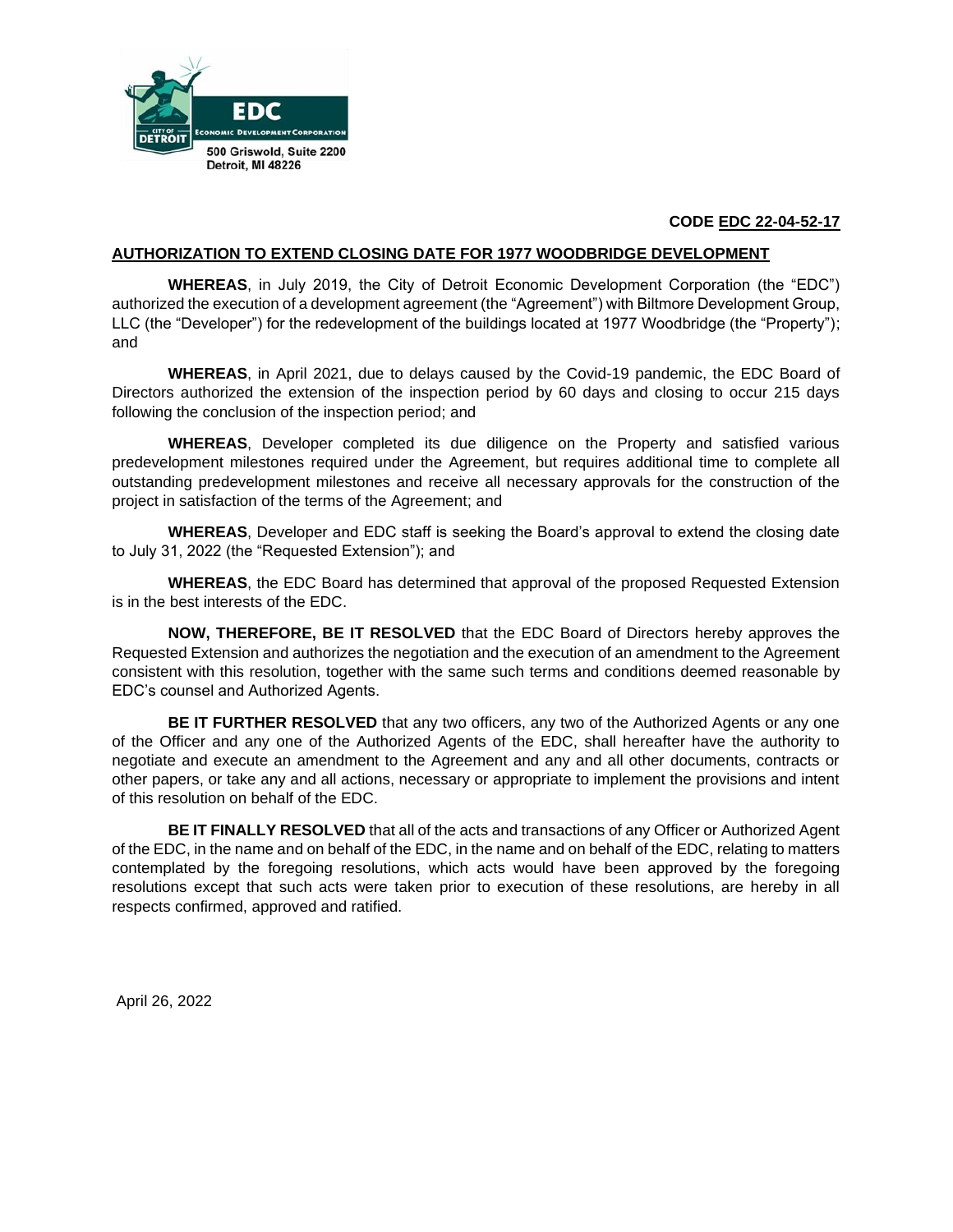

## **CODE EDC 22-04-88-12**

#### **REQUEST ACCEPT AND TRANSFER CITY FUNDS: JOE LOUIS GREENWAY**

**WHEREAS**, in March 2020, the City's General Services Department ("GSD") requested the assistance of the EDC and the Detroit Economic Growth Association ("DEGA") to utilize Unlimited Tax General Obligation ("UTGO") bond funds to support services related to the construction of the Joe Louis Greenway (the "Greenway"); and

**WHEREAS**, in March 2020, the EDC approved the acceptance of \$1,900,000 in UTGO bond funds and transfer to the DEGA to coalesce with the DEGA's private philanthropic funds in order to support design and construction planning contracts for the development of a 7.5-mile off-street greenway and public recreation space utilizing a vacant Conrail line; and

**WHEREAS**, in May 2021, the EDC approved the acceptance of an additional \$986,332.00 in UTGO bond funds for the purpose of preparing and completing various engineering activities, analyses, designs, and specifications for construction in connection with the proposed Greenway; and

**WHEREAS**, The City has approached the EDC once more, requesting that the EDC accept an additional \$1,000,000 in UTGO bond funds (the "Additional UTGO Funds") for the purpose of completing the planning and development activities related to the Conrail and Warren Trailhead portions of the Greenway; and

**WHEREAS**, EDC staff is recommending the EDC Board of Directors approve the following: (i) acceptance of the Additional UTGO Funds pursuant to an amendment to the funding agreement between the EDC and the City, subject to City Council approval; and (ii) transfer of the Additional UTGO Funds to the DEGA pursuant to a funding agreement between the EDC and DEGA, subject to the approval of the DEGA Executive Committee.

**WHEREAS**, the EDC Board of Directors has determined that the proposed transaction is consistent with the EDC's statutory authority and the purposes of the EDC.

**NOW, THEREFORE, BE IT RESOLVED**, that the EDC Board of Directors hereby approves the (i) acceptance of the Additional UTGO Funds pursuant to the terms of the amended funding agreement between the EDC and the City, subject to City Council approval; and (ii) transfer of the Additional UTGO Funds to the DEGA pursuant to a funding agreement between the EDC and DEGA, subject to the approval of the DEGA Executive Committee.

**BE IT FURTHER RESOLVED**, that any two Officers, or any one of the Officers and any one of the Authorized Agents or any two of the EDC's Authorized Agents, shall hereafter have the authority to negotiate and execute all agreements and all other documents, contracts, or papers, and take all actions, necessary or appropriate to implement the provisions and intent of this resolution on behalf of the EDC.

**BE IT FINALLY RESOLVED**, that all of the acts and transactions of any Officer or Authorized Agent of the EDC, in the name and on behalf of the EDC, relating to matters contemplated by the foregoing resolutions, which acts would have been approved by the foregoing resolutions except that such acts were taken prior to execution of these resolutions, are hereby in all respects confirmed, approved and ratified.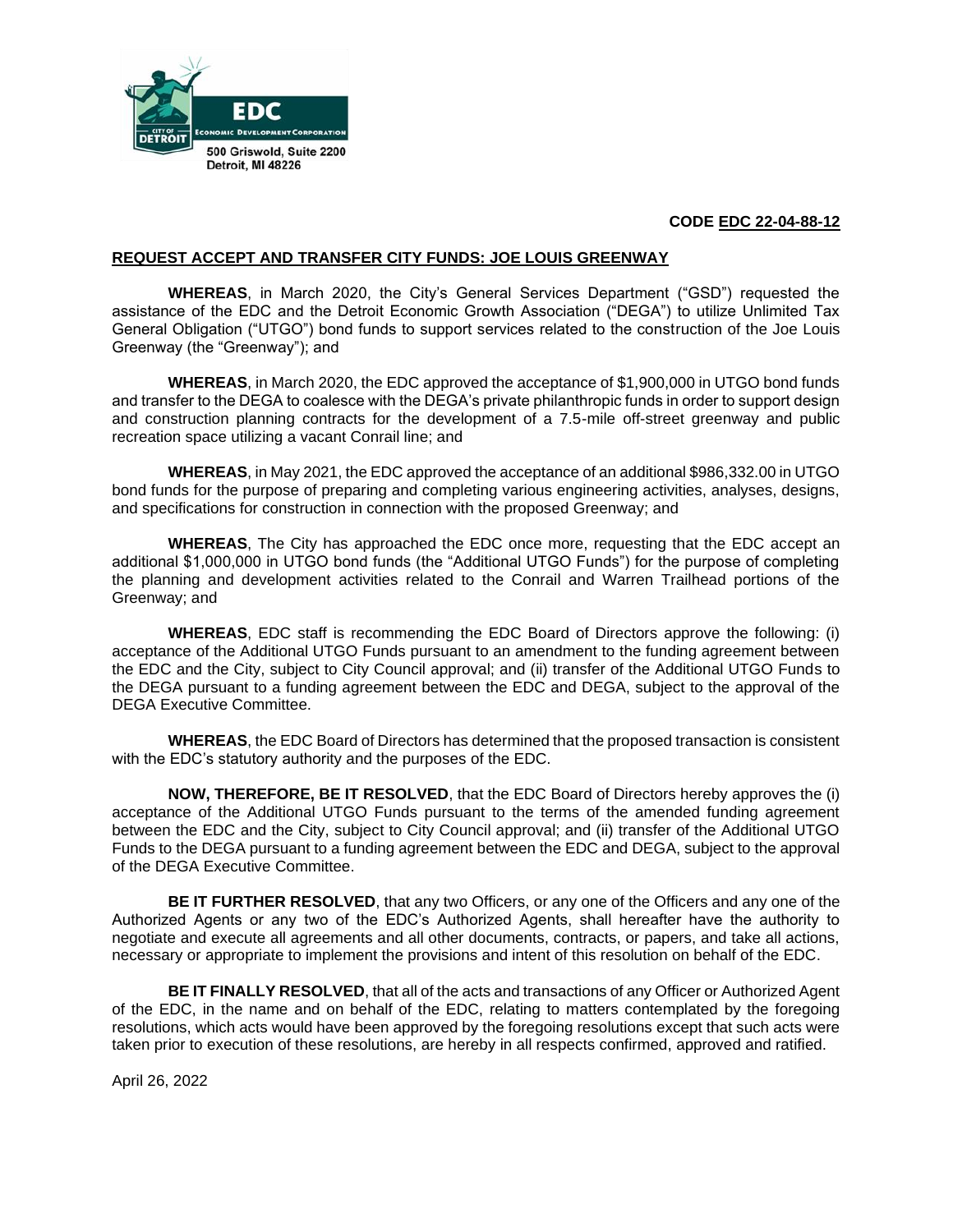

### **AMENDED AT THE TABLE CODE EDC 22-04-70-92**

## **EAST RIVERFRONT: AMENDMENTS TO PARKING LOT LEASEAND APPROVAL OF IMPROVEMENTS**

**WHEREAS**, The Economic Development Corporation ("EDC") owns certain vacant parcels in the East Riverfront used as interim public parking, pending redevelopment, as follows: 1901 E Atwater, 2111 E Atwater, 2135 E Atwater and 2155 DuBois (the "Parking Lots"); and

**WHEREAS**, the Parking Lot located at 1901 E Atwater is also subject to a lease agreement between the EDC and the Michigan Department of Natural Resources ("DNR") for use of such Parking Lot by patrons of its Outdoor Adventure Center (the "DNR Lease"); and

**WHEREAS**, EDC staff recommends an amendment to the DNR Lease to extend it to December, 31, 2022 and to clarify operation, maintenance, repair, and improvement responsibilities as between the DNR and EDC, through its parking operator (the "Proposed DNR Lease Amendment"), including the undertaking by the EDC of the following improvements to 1901 E Atwater: (i) replacement of the automated gate arm and related systems, as the current system is broken; (ii) installation of fencing around unenclosed portion of the Parking Lot, including manual gate access for vehicles from St. Aubin into the Parking Lot; and (iii) installation of fencing along St. Aubin and the alley north of the Parking Lot to prevent unauthorized vehicular access; and

**WHEREAS**, EDC staff recommends approval of proposal from Traffic & Safety Control Systems, Inc. ("T&S") in the amount of \$55,368.00 for the replacement of the automated gate arm system at 1901 E Atwater (the "T&S Proposal"); and

**WHEREAS**, the EDC Board of Directors has reviewed the foregoing requests and has determined they are consistent with the EDC's goal for the revitalization of the East Riverfront and are otherwise appropriate and consistent with the EDC's statutory purposes.

**NOW, THEREFORE, BE IT, RESOLVED**, that the Proposed DNR Amendment and the T&S Proposals are hereby approved.

**BE IT FURTHER RESOLVED,** that any two Officers, or any one of the Officers and any one of the Authorized Agents or any two of the EDC's Authorized Agents, shall hereafter have the authority to negotiate and execute all documents, contracts, or papers, and take all actions, necessary or appropriate to implement the provisions and intent of this resolution on behalf of the EDC.

**BE IT FINALLY RESOLVED**, that all of the acts and transactions of any officer or authorized agent of the EDC, in the name and on behalf of the EDC, relating to matters contemplated by the foregoing resolutions, which acts would have been approved by the foregoing resolutions except that such acts were taken prior to execution of these resolutions, are hereby in all respects confirmed, approved and ratified.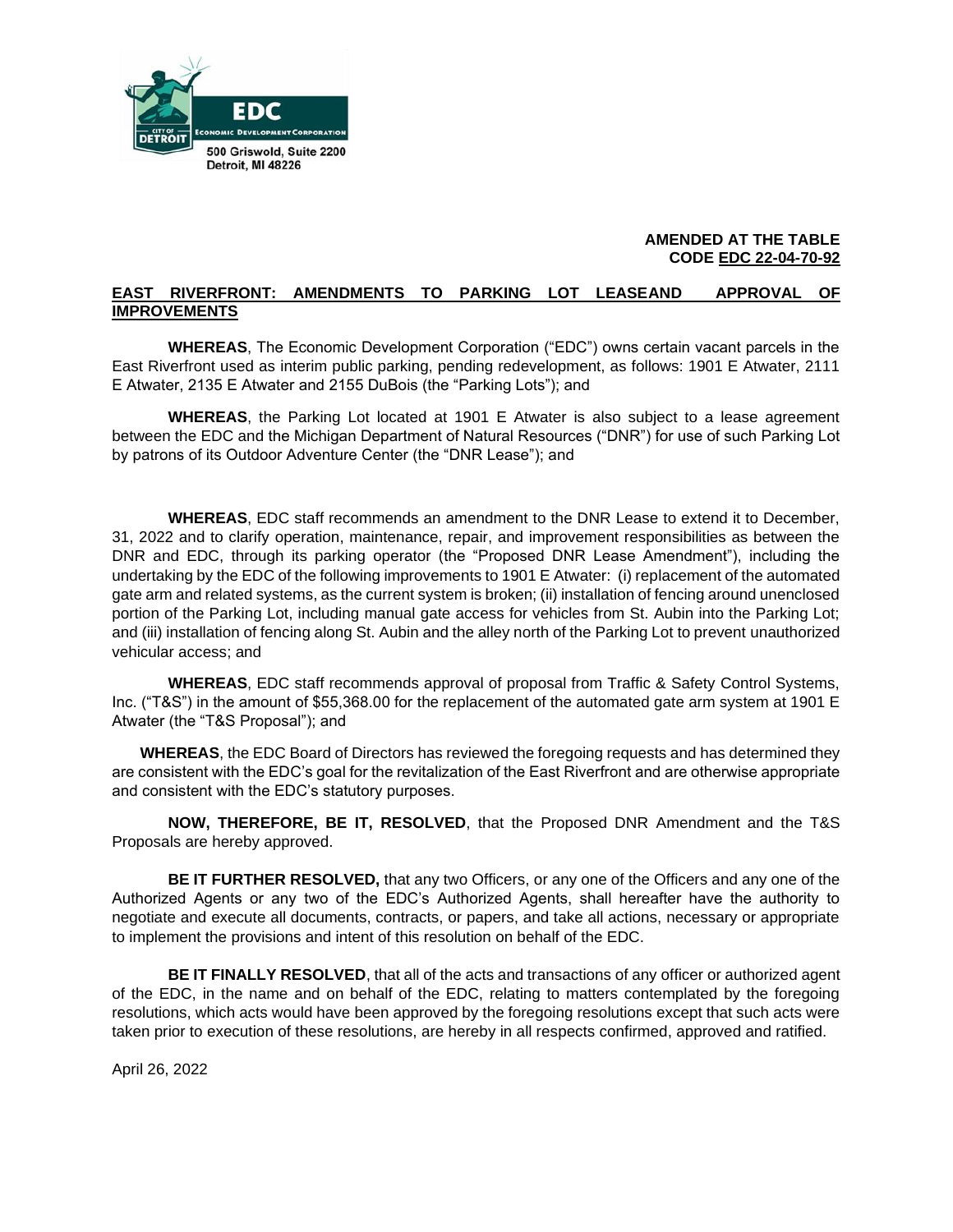

## **CODE EDC 22-04-91-124**

#### **MOTOR CITY MATCH: RECOMMENDATION FOR ROUND 19 AWARDS**

**WHEREAS**, in 2015, the Economic Development Corporation of the City of Detroit ("EDC") launched the Motor City Match Program (the "Program"); and

**WHEREAS**, in June, 2021, pursuant to a request for proposal issued by the City of Detroit, the EDC was selected to be the program administrator of the second phase of the Program; and

**WHEREAS,** EDC staff has completed due diligence and evaluation for applications ("Applications) in the nineteenth round ("Round 19") of the Motor City Match Business Application Track; and

**WHEREAS,** the EDC staff has provided recommendations to the Board to receive technical assistance for the "Plan" awards, "Develop" awards, "Design" awards, and cash grant investment for the "Cash" award categories; and

**WHEREAS**, the EDC Board of Directors has determined that staff's recommendation is appropriate and in the best interests of the EDC and the Program.

**NOW, THEREFORE BE IT RESOLVED** that the EDC Board of Directors accepts the current results of the Round 19 application evaluation process.

**BE IT FURTHER RESOLVED**, that the EDC Board of Directors approves the businesses described in Exhibit A for "Plan" awards.

**BE IT FURTHER RESOLVED**, that the EDC Board of Directors approves the businesses described in Exhibit B for "Develop" awards.

**BE IT FURTHER RESOLVED**, that the EDC Board of Directors approves the businesses described in Exhibit C for "Design" awards.

**BE IT FURTHER RESOLVED**, that the EDC Board of Directors approves "Cash" grant awards to the businesses and in the amounts described in Exhibit D.

**BE IT FURTHER RESOLVED**, that the EDC Board of Directors, recommends that grant amounts not fully allocated each round (i.e., the remaining funds when quarterly "Cash" awards total less than \$500,000) be repurposed and distributed in future rounds, in which cases would have the authority to recommend to the Board for approval more than \$500,000 in "Cash" awards in future rounds.

**BE IT FURTHER RESOLVED**, that any two Officers, or any one of the Officers and any one of the Authorized Agents or any two of the EDC's Authorized Agents shall hereafter have the authority to negotiate and execute all documents, contracts, or other papers and to take such actions as are necessary or appropriate to implement the provisions and intent of this resolution.

**BE IT FINALLY RESOLVED**, that all of the acts and transactions of any Officer or Authorized Agent of the EDC, in the name and on behalf of the EDC, relating to matters contemplated by the foregoing resolutions, which acts would have been approved by the foregoing resolutions, except that such acts were taken prior to the execution of these resolutions, are hereby in all respects confirmed, approved and ratified.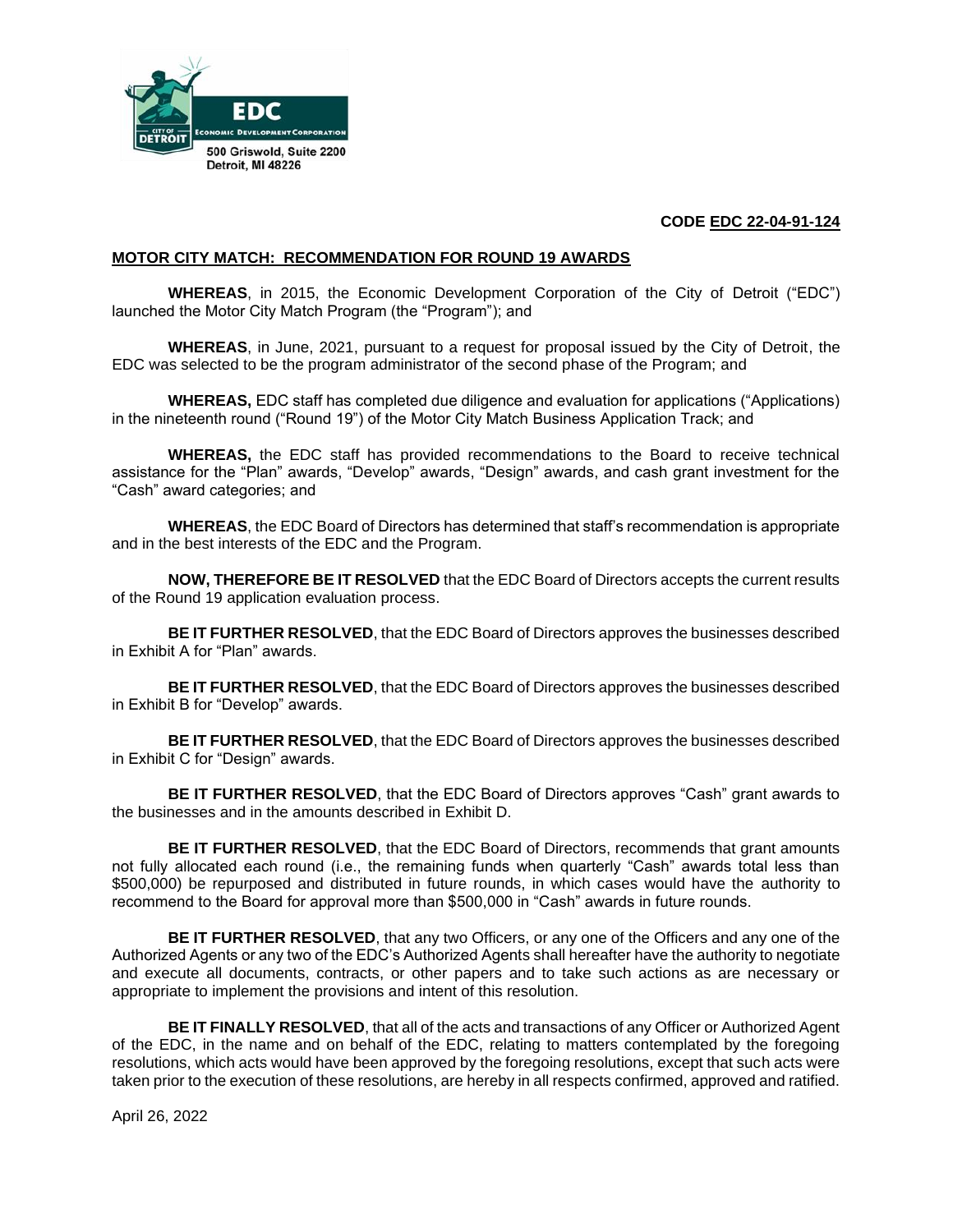

## **Business Name Business Owner Description** Beauty Controversy LLC **Danielle Statom** We sell innovative beauty products. Dot & Etta's Shrimp, LLC | Dwayne Crawford | Fried shrimp, chicken and fish Fayes Coffee Café LLC | Lataisha Chandler | Premium Roasted coffee Finally Mines Boutique Sandy Moseley Accessories and footwear for women of all sizes Growing Minds Learning Center **Aletha and Marvin** Darby Educate & nurture East Warren youth JEADL Enterprises, LLC Orena Perry Event Planning Custom Gift Boxes Jones Legal Consultants Quintin Jones Preventing corruption in criminal justice Kastoffs Contemporary Classic Tye Gibson | Men, Women and Children's clothing Konjo me Helina Melaku Authentic Ethiopian cuisine, spices and coffee. Little Liberia, LLC **Ameneh Marhaba** Restaurant serving authentic Liberian fare Marabou Haircare, LLC Carline Dugue Provide handcrafted haircare treatments for black women. Nesha's Beauty Closet Johnesha Brooks Clothing, beauty supplies, and soaps for the community Urban Farm Development n Farm Development Marcellus Wheeler Technical consultation for urban<br>Managers LLC Marcellus Wheeler gardeners gardeners We Remove All Trash Corporation | Barnard Gill | Junk & waste removal and recycle. Young Socialites LLC Naima Melonson Clothing showroom that teaches fashion

## **Exhibit A Recommended "Plan" Awardees**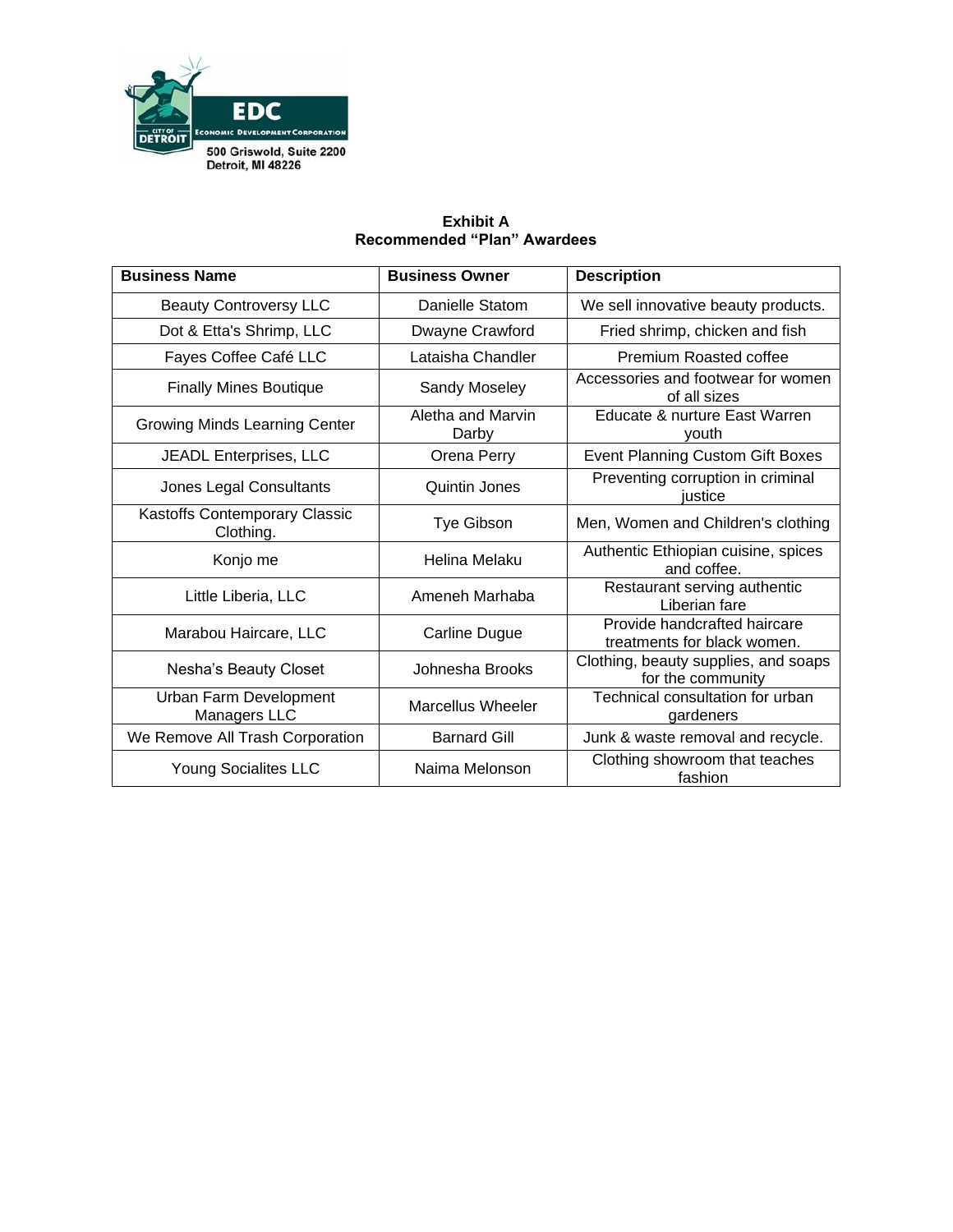

## **Business Name Business Owner Short Description** Aesthetic Beads & Essentials Eads & Essertuals | LaKina Abrams | Handcrafted natural soaps and creams Charity X Designs  $\vert$  Charity Green  $\vert$  Sustainable fashion for women and men. City Hop Social LLC LaVar Harris Latter Party and entertainment rentals Crumbs Cookie Station | Jameela Simpson | baking and selling cookies D8 Night Heston & Shante **Charleston** Events that promotes healthy relationships/marriages Elite Snipe Gun and Rifle Detailing and Services LLC Miesha Wallace Manuscull Gun safety and repair Encisions Pro Hair Designs LLC **Ja'Net Turner** Hair, Nail Salon and Spa services F. Smith Health Education Services dba Nursing Detroit Training Center Felicia Vannostrand | school training healthcare workers Goddess Fitness and Health tness and Health Porcha Cheatham | Yoga, Reiki, Counseling, Crystal Healing,<br>LLC Community Healing Community Healing Ice Cream Detroit | Ysahai Martin | Frozen Dessert Lounge/Bar Internet Bodega LLC DBA Paradise Valley Coffee Company Miles Brown Specialty coffee roaster, cafe, and cocktail bar Jessie Feliz, LLC Jessica Feliz | Spanish Language and Teacher Coaching Jetta's Gourmet Popcorn | Magita Barbee | Gourmet popcorn and fun food concessions Knit Sew Fabulous **Lynette Hunter**<br>Halalay Sustainable fashion and fabric sales Living4LifeWellness,LLC | Doniss L Hicks | We will provide healthy meals. Love On Top - The Vegan Politic Prince vegant Laurea Marshall Vegan ice cream shop<br>Creamery, Corp. Maquillage Detroit LLC | Kellie Rucker | Beauty education and services Nesha's Beauty Closet LLC | Johnesha Brooks | Selling clothes and beauty products Nice's Tea House Antonice Strickland Teahouse serving tea and food No Fear Cafe **Inclusive, hands-on kids STEM activities No Fear Cafe** Patisserie Ci Celeste Ivey Celeste Ivey Negan cafe and cooking classes Slightest Touch Event Planning | Torikila Royster | Event coordinator venue The  $(B)$ resource Room LLC  $\parallel$  Breonna Jones  $\parallel$  Educational resources for special education The Museum Creative Art Shaton Dockery Creative art DIY project studio<br>Studios

### **Exhibit B Recommended "Develop" Awardees**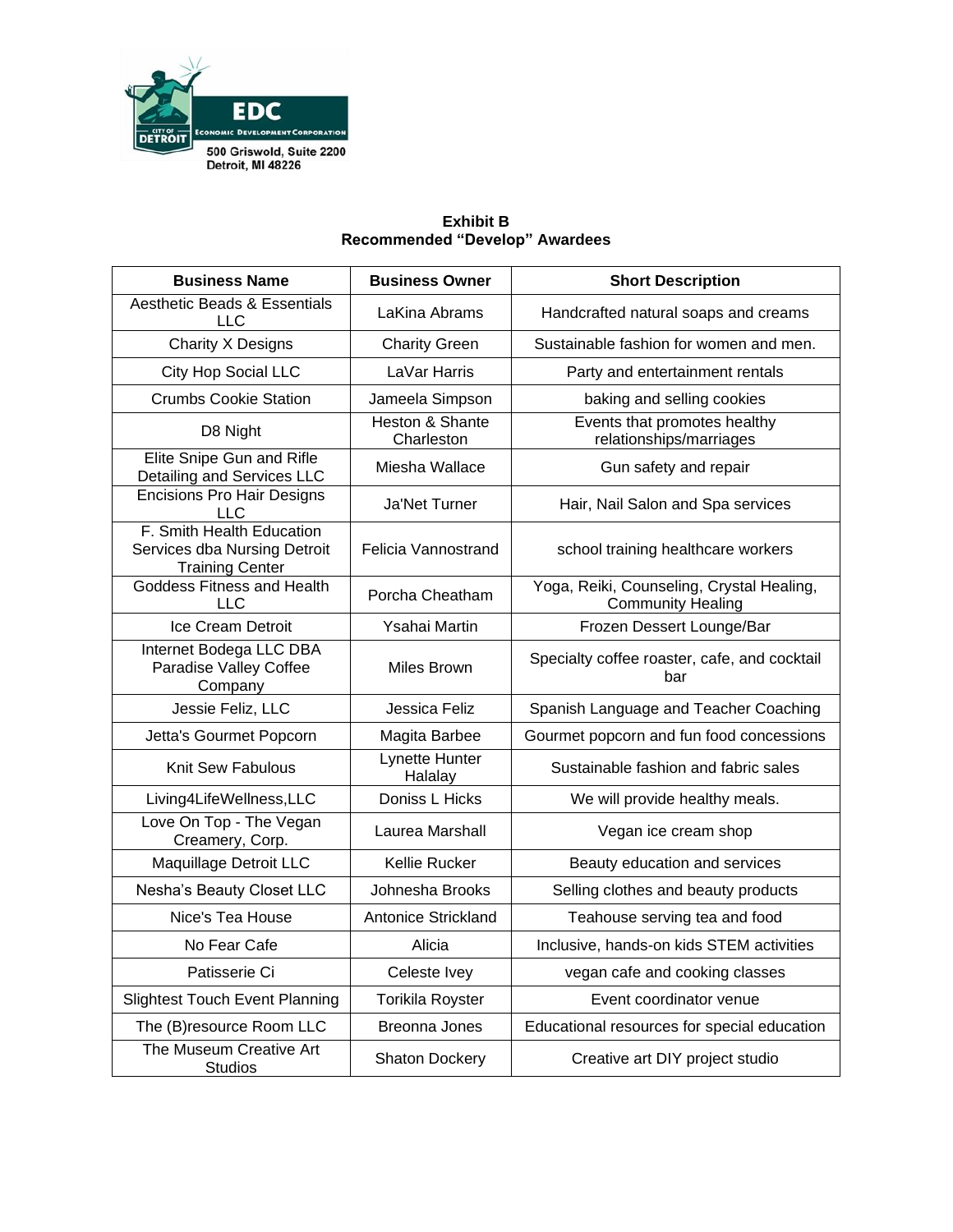

|                                                    |                         |                                  | <b>Distric</b> | <b>Neighborhoo</b> |                                                                               |
|----------------------------------------------------|-------------------------|----------------------------------|----------------|--------------------|-------------------------------------------------------------------------------|
| <b>Business</b>                                    | Owner                   | <b>Address</b>                   | t              | d                  | <b>Description</b>                                                            |
| <b>Black Rose Gallery</b>                          | Ezekial<br>Evans IV     | 16136<br>Plymouth                | 7              | Joy<br>Community   | <b>Art Gallery</b><br>changing<br>community views                             |
| Chef's Secret                                      | Roslind<br>Davis        | 10118 West<br><b>McNichols</b>   | $\overline{2}$ | Schulze            | Carryout soul food                                                            |
| K. Walker Collective<br>LLC at 4161 Cass<br>Avenue | Ken Walker              | 4161 Cass                        | 6              | Midtown            | High-street<br>apparel for the<br>audacious young<br>professional             |
| Peaceful<br>Surroundings LLC                       | <b>Blanche</b><br>White | 14120 E 7 Mile                   | 3              | Franklin           | Individual and<br>group mental<br>health and<br>substance abuse<br>counseling |
| Potted Tea<br>House/9912<br>Kercheval              | Stephanie<br>Watt       | 9912<br>Kercheval                | 5              | East Village       | Tea house along<br>with 4 additional<br>storefronts                           |
| T&T Sip-n-Read<br>LLC                              | Tamela C.<br>Todd       | 1420<br>Washington,<br>Suite 301 | 6              | Downtown           | Book bar serving<br>books, wine and<br>coffee                                 |

## **Exhibit C Recommended "Design" Awardees**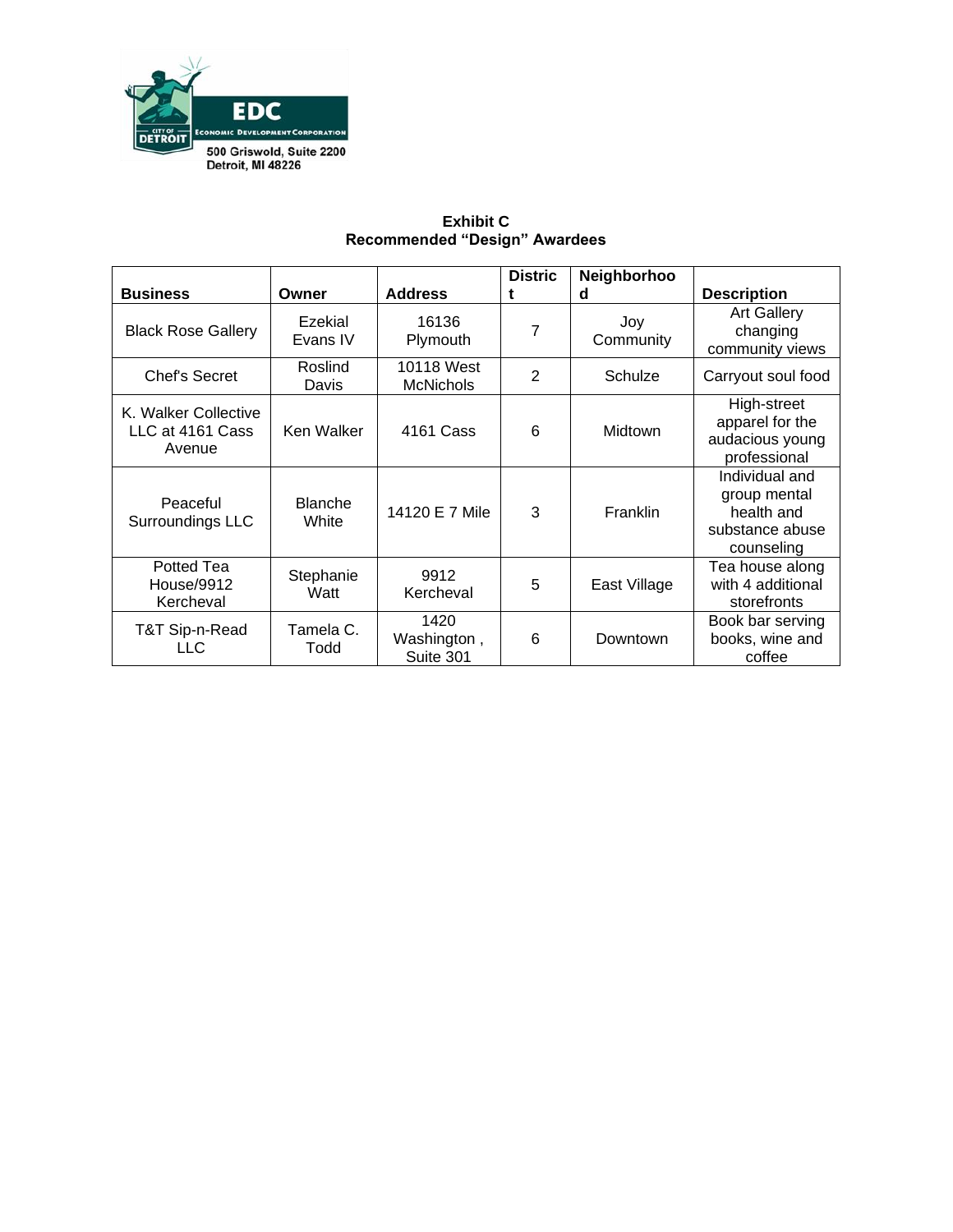

#### **Exhibit D Recommended "Cash" Awardees**

**1. What's the Dill LLC \$25,000 Owner:** Leona Gist Minority-owned Woman-owned Black-owned Resident-owned **Address:** 4088 W McNichols **Neighborhood:** University District

#### **District:** 2

**Description:** What's the Dill makes deli style stuffed kosher dill pickles. Just like a deli sandwich, the pickles are stuffed with deli meats, vegetables, sauce and seasoning. Cucumber sandwiches, cucumber rolls, and lettuce wraps round out the menu options. Owner Leona Gist began What's the Dill as a pop-up business in 2021, and has been operating a successful catering operation from home. Leona's Motor City Match grant will allow her to complete the build-out on a new location across from the University of Detroit Mercy to continue offering healthy lunch options to even more Detroiters.

### **Existing business opening in its first permanent location**

**Total Project Cost:** \$80,584 **Equity:** \$13,000 **Loan:** \$42,445 **Lender:** Michigan Women Forward, ProsperUs

**2. Bar Pigalle \$35,000 Owner:** Travis Fourmont **Address:** 2915 John R Street **Neighborhood:** Brush Park **District:** 5

**Description:** Bar Pigalle is a new restaurant in Brush Park offering French inspired cuisine.. The restaurant is located in the lobby of the historic Carlton building, and will reactivate the space with historic details in tact. Bar Pigalle will prioritize hiring Detroiters in 10-20 positions and will offer staff opportunities to build careers in Detroit's thriving restaurant scene. Partners Travis Fourmont and Joseph Allerton are committed to helping staff build expertise and gain experience in progressive food and wine setting. **New business opening in a new location**

**Total Project Cost:** \$1,300,000 **Equity:** \$465,000 **Loan:** \$800,000

**Lender:** SBA, Lake Trust

**3. Elda's LLC \$35,000 Owner:** Emilio Feliciano Minority-owned business **Address:** 3970 Vernor Hwy **Neighborhood:** Hubbard Farms **District:** 6

**Description:** A decade after closing the doors of their previous restaurant El Comal, owner Emilio Feliciano's and his grandparents are opening a new business – one that blends tradition with modern innovations. Elda's, named after Emilio's grandmother, aims to create a restaurant focused on Latin American cuisine, healthy cooking, and responsible consumption. Elda's will reuse some equipment from El Comal, and use their Motor City Match grant to complete the builld-out of the new space.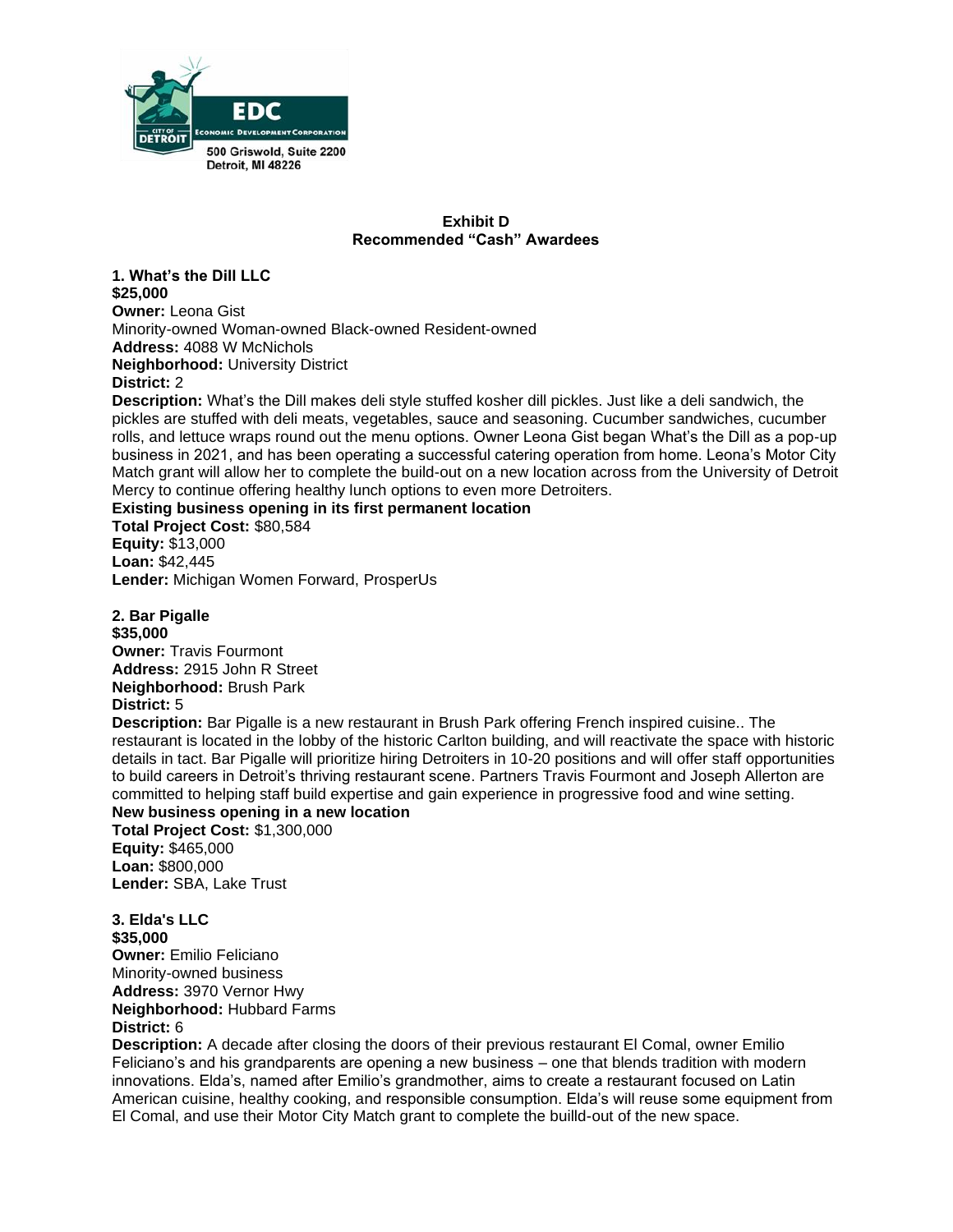

**Legacy business re-opening in a permanent location Total Project Cost:** \$140,000 **Equity:** \$44,539 **Loan:** \$15,000 **Lender:** ProsperUs Detroit

#### **4. Sanders Entertainment Enterprise Corporation dba Soul on Ice \$35,000**

**Owner: Danielle & Herbert Sanders** Woman-owned, Black-owned, & Resident-owned business **Address:** 8867 Livernois **Neighborhood:** Midwest **District:** 6 **Description:** With the cozy feel of a lounge, Soul on Ice will create an atmosphere that will cater to the

working class and business professionals from all of Detroit. The restauarant will offer a much needed new dining option on Livernois in the Midwest neighborhood by transforming a former motorcycle club. The unique menu, and welcoming space will re-establish a sense of "belonging" for locals and future generations, eturning to the Midwest Livernois area.

### **New business opening in a new location**

**Total Project Cost:** \$302,550 **Equity:** \$202,550 **Loan:** \$65,000 **Lender:** CDC Small Business Lending

# **5. What's Crakin' Detroit**

**\$35,000 Owner:** Armond Harris Black-owned & Resident-owned business **Address:** 19163 Livernois **Neighborhood:** Bagley **District:** 2

**Description:** What's Crackin' is a new neighborhood restaurant offering fresh seafood and seafood boils for dine-in and carry-out. Additionally, the restaurant will bottle and sell its signature sauces.

Taking into consideration the events of the past two years, the restaurant concept pays special attention to industry-leading COVID-19 health and safety protocols. What's Crakin will use their grant to complete their build-out and ensure that the space can maintain operations in a changing business environment. **New business opening in a new location**

**Total Project Cost:** \$300,000 **Equity:** \$100,000 **Loan:** \$165,000 **Lender:** Detroit Development Fund

#### **6. Equity Alliance Management \$40,000**

**Owner:** Deanna Stewart Woman-owned & Black-owned business **Address:** 6602 Walton **Neighborhood:** Midwest District **District:** 6

**Description:** Equity Alliance Management will use their Motor City Match grant to create a community kitchen that offers a grocery store-style shopping food pantry and a place for burgeoning entrepreneurs to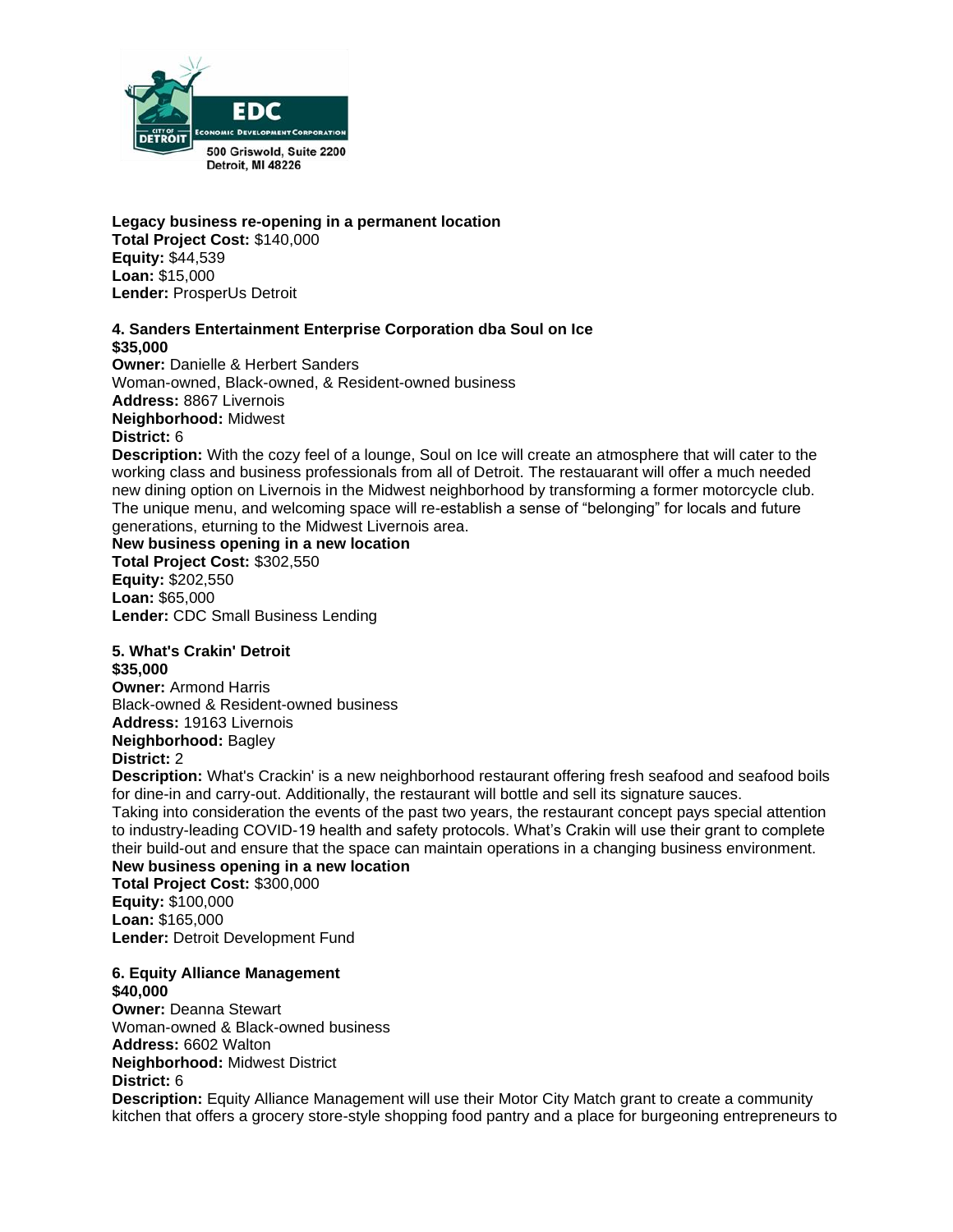

prepare food. Owner Deanna Stewart is committed to building a space that allows neighborhood businesses an opportunity to learn and grow. Additionally, the community kitchen will offer educational classes on nutrition, cooking, as well as a linking residents to resources small business resources. Equity Alliance currently operates an events venue that can host new business projects and generate additional revenue.

#### **New business opening in a new location Total Project Cost:** \$109,833 **Equity:** \$20,000 **Loan:** \$50,000 **Lender:** Detroit Development Fund

#### **7. P8 Real Estate Solutions dba Kornr Market \$45,000**

**Owner:** Brinda Devine Woman-owned & Black-owned business **Address:** 6224 16th Street **Neighborhood:** Northwest Goldberg **District:** 5

**Description:** The vision of owner Brinda Devine is to develop and operate a much needed neighborhood marketplace within the historic Northwest Goldberg neighborhood. Kornr Store will offer "life essentials" coffee, healthy food and drink options, home and personal goods. In addition, the Kornr Store will activate its outer courtyard to support small community events, provide green space, and offer outdoor wifi. Neighborhood residents and community organizations have expressed their support of the project and are excited to welcome new amenities to the area. Motor City Match will help fund the build out of the marketplace, in collaboration with local lenders funding two residential units in the upper floors of the building.

#### **New business opening in a new location**

**Total Project Cost:** \$397,395 **Equity:** \$48,000 **Loan:** \$305,000 **Lender:** CDC Small Business Lending

#### **8. Sugah Please Coffee House 5056 Cass Ave Detroit MI \$45,000**

**Owner:** Wendy Ringo Woman-owned & Black-owned business **Address:** 5056 Cass Ave **Neighborhood:** Wayne State **District:** 5

**Description:** Sugah Please is a coffee, breakfast, and brunch house opening across the street from Wayne State's main campus. Sugah Please will offer signature coffee, tea, cake shakes, breakfast and lunch items, peach cider and cakes and pies. In addition to serving students, Sugah Please's new location will offer a new Detroit option for many committed customers that make the drive to their existing Novi location. Owner Wendy Ringo was previously awarded a Motor City Match grant that was not disbursed, and in spite of the challenges of the pandemic, has remained committed to completing her project in Detroit.

## **Existing business opening an additional location**

**Total Project Cost:** \$257,250 **Equity:** \$26,000 **Loan:** \$186,250 **Lender:** CDC Small Business Lending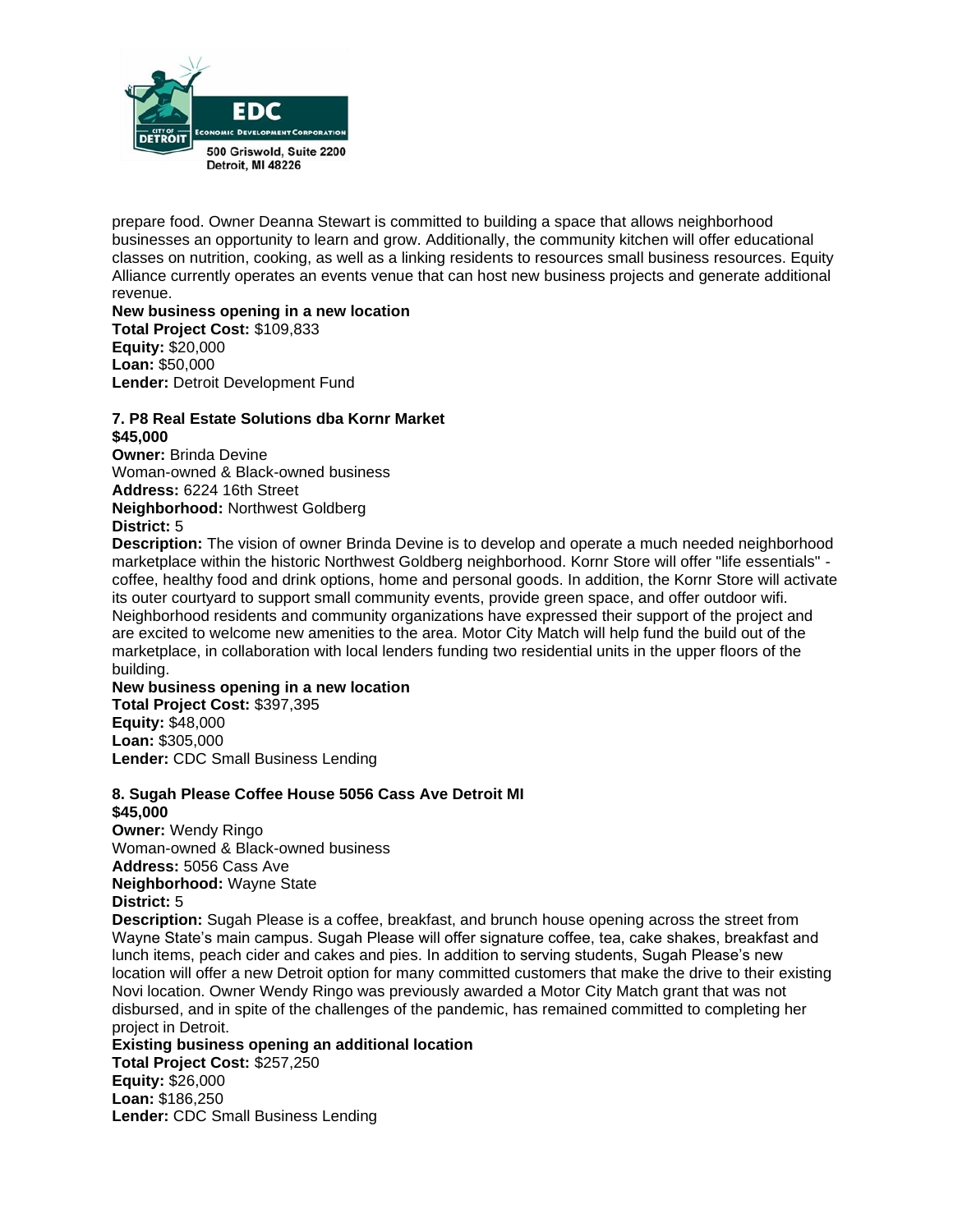

#### **9. Young Faith Childcare Center \$45,000**

**Owner:** Tiffany Dye Woman-owned, Black-owned, & Resident-owned **Address:** 19533 W. 7 mile **Neighborhood:** Evergreen-Outer Drive **District:** 1

**Description:** Young Faith Childcare has operated as a home-based business to provide high quality childcare and educational services in the City of Detroit. Each child who enters Young Faith home-based learning facility is granted a premiere educational experience for the most crucial point in their formative years. Owner Tiffany Dye is focused on providing high-quality infant to PreK educational services to children of low-income and working-class families. Tiffany and her family have purchased their building in 2020 and have invested a significant amount of time and capitol into rehabbing the center's first location. Motor City Match will help Young Faith Childcare complete their build-out and purchase furniture, fixtures, and equipment.

### **Home-based business opening in its first permanent location**

**Total Project Cost:** \$255,000 **Equity:** \$55,000 **Loan:** \$155,000 **Lender:** SBA, Detroit Development Fund

#### **10. Conner Creek Urgent Care \$50,000**

**Owner:** Thierry Desir Black-owned & Resident-owned business **Address:** 4777 East Outer Drive **Neighborhood:** Conner Creek **District:** 3

**Description:** Conner Creek Urgent Care will help fill an demonstrable need for medical care facilities in the Conner Creek area. This project will be the only urgent care center within 5.1 miles, and will focus on serving low to moderate income families, veterans, geriatric patients, and industrial workers. The facility will operate out of the Conner Creek Health Center and repurpose the former emergency room. Motor City Match will help fund the purchase of equipment and refurbishment of the space.

#### **New business opening in a new location**

**Total Project Cost:** \$240,869 **Equity:** \$120,000.00 **Loan:** \$70,000 **Lender:** CEED Michigan, Detroit Development Fund

**11. The Lab Drawer \$50,000 Owner:** Alecia Gabriel & Deirdre Robinson Woman-owned, Black-owned, & Resident-owned **Address:** 2470 Collingwood **Neighborhood:** Dexter-Linwood **District:** 5

**Description:** The Lab Drawer™ is an Ed-Tech monthly subscription box full of cross-functional learning experiences for children ages 10 - 14. Inspired by the look of a chemistry lab drawer, every box includes materials and instructions for a unique STEAM (Science, Technology, Engineering, the Arts & Mathematics) experiment. Each month, children will have the opportunity to learn and experience the